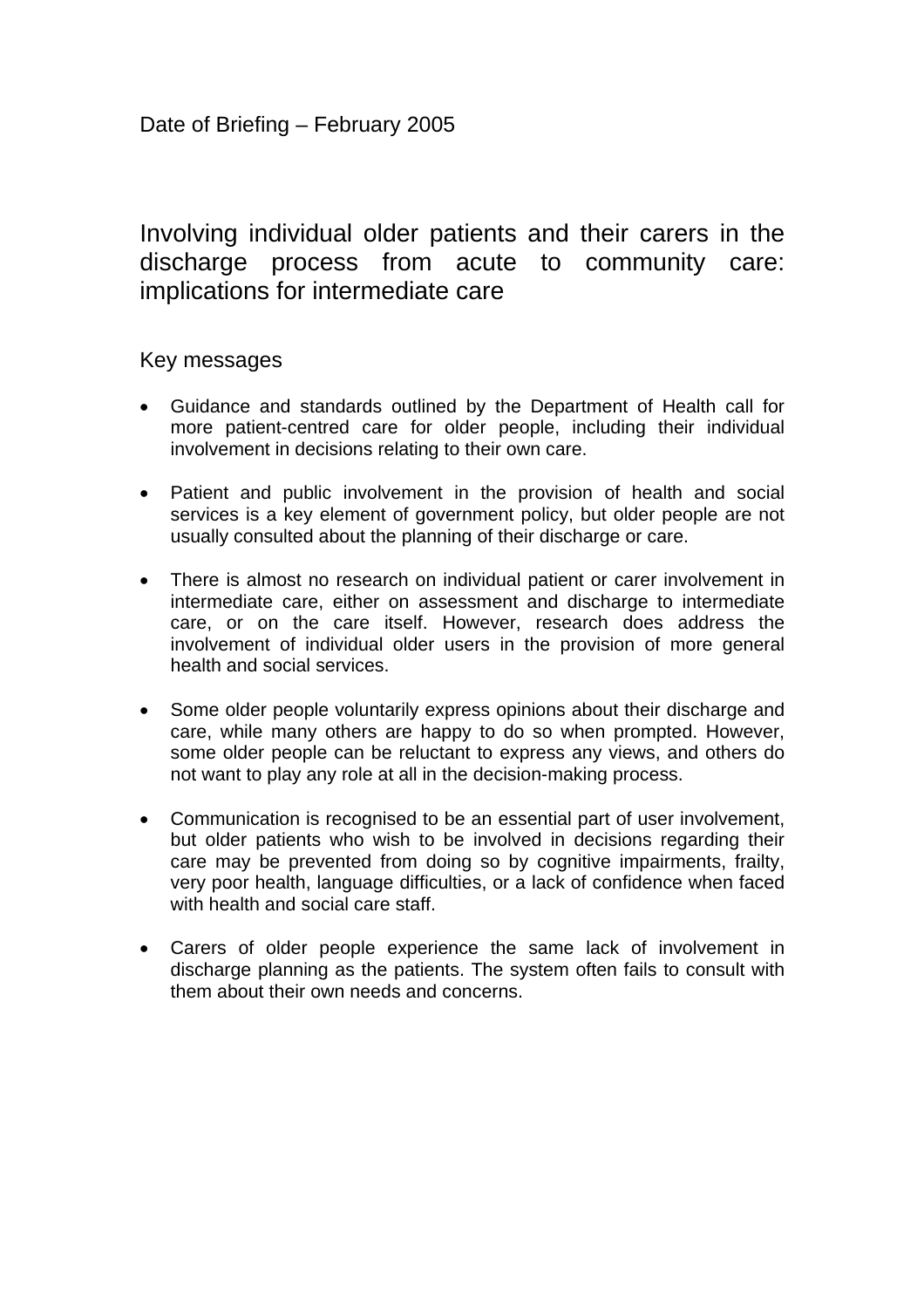## **Introduction**

This section introduces and defines the scope of the briefing and the topic.

A SCIE briefing provides up-to-date information on a particular topic. It is a concise document summarising the knowledge base in a particular area and is intended as a 'launch pad' or signpost to more in-depth investigation or enquiry. It is not a definitive statement of all evidence on a particular issue. The briefing is divided into the different types of knowledge relevant to health and social care research and practice, as defined by the Social Care Institute for Excellence (SCIE) (1). It is intended to help health and social care practitioners and policy-makers in their decision-making and practice.

The topic of this briefing is the involvement of individual patients and carers in the process of assessment and discharge to community care, especially intermediate care. Intermediate care essentially acts as a bridge between social, primary and secondary care services (2,3). It aims "to provide an integrated service to promote faster recovery from illness, prevent unnecessary acute hospital admissions, support timely discharge and maximize independent living" (4). It is "a short term intervention to preserve the independence of people who might otherwise face unnecessarily prolonged hospital stays or inappropriate admission to hospital or residential care. The care is person-centred, focused on rehabilitation and delivered by a combination of professional groups" (5). It is not expected to last more than six weeks (6). The nature of intermediate care can be extremely broadranging and extensive, however. It may encompass everything from step-up and step-down beds or care, to low-level social rehabilitation (7-10). The majority of this care is provided by a combination of health and social care professionals, and therefore requires an integrated and collaborative approach from these services (7,8,11). The client group considered by this briefing is older people only (aged 65 and over).

This briefing does not consider the general strengths or weaknesses of current or proposed intermediate care programmes, or the effectiveness or cost-effectiveness of this type of care as a service. Nor does it consider the benefits or limitations of intermediate care as a concept, the roles of the various professionals involved in providing this care, or the appropriateness of criteria for discharge or admission. This is all discussed in great depth elsewhere (8,12-20). This briefing is concerned with the participation of individual patients and carers, rather than groups, in the planning of discharge to intermediate care. For the purpose of this briefing, user participation or involvement is defined as health and social care professionals seeking the views of individual older patients and their carers about their discharge and care. The briefing therefore aims to examine the findings of the research and policy literature into the means, benefits and difficulties of involving patients in the planning of discharge to community or intermediate care. It will also consider the role of carers in this process, as well as what happens when an older person's ability to communicate their preferences in these matters is affected by dementia, language difficulties, or an unwillingness or reluctance to express preferences about the provision of care. There is limited research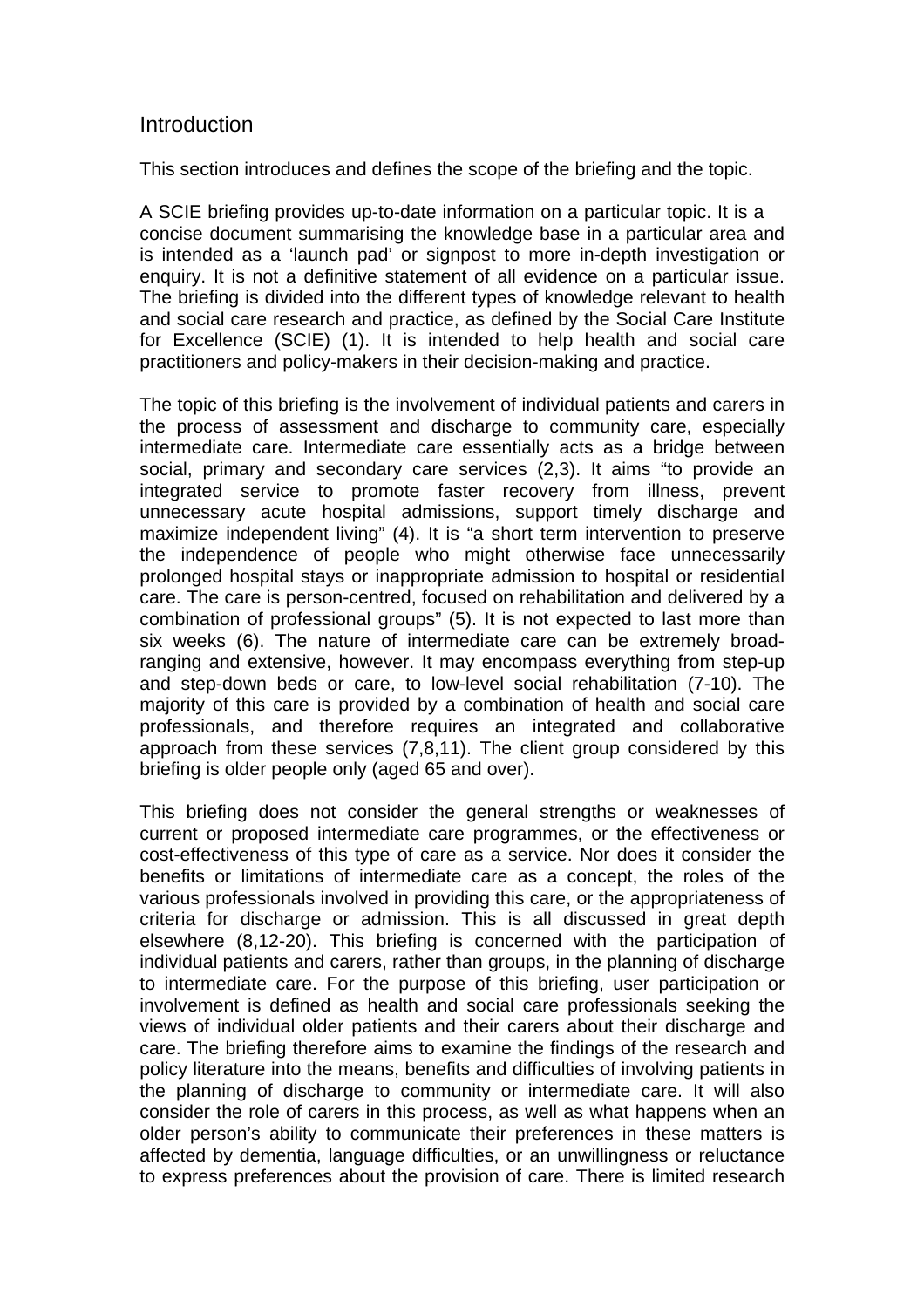on the involvement of individual older patients and carers on discharge to intermediate care itself. This briefing therefore also examines policy and research findings on older people's involvement in discharge planning more generally. This obviously has implications for the participation or involvement of older users in discharge planning to intermediate care.

### Why this issue is important

This section summarises research findings relating to older patients' involvement in their care, as well as the key characteristics of this group.

The delivery of intermediate care is a key element of government policy (21). It is anticipated that there will be a 300 percent increase in numbers of the very old (aged 85 and over) in the next 50 years, and a substantial increase in older people aged 65-84 in the next 30 years (22). According to the National Service Framework, up to 20 percent of hospital beds are being occupied by older people as a result of inappropriate or unnecessary admissions, or failure to discharge (23). A report by the National Audit Office found that almost 9 percent of patients over 75 who have been declared fit to leave hospital remain in acute care (24), and two other reports have suggested that older people may be being forced into long term care when intermediate care may be more appropriate (3,25). Intermediate care and discharge planning are therefore an increasingly important area of interface between health and social care (26,27). This is also partly because social services must reimburse health services when they are unable to provide social care to people who are ready to be discharged from acute care, as outlined by the 2003 Community Care [Delayed Discharges, etc.] Act (26). Although there is a whole range of local and institutional reasons for delayed discharge (26,27), the failure to assess a patient's care needs, or to arrange the necessary intermediate care, are common reasons for delaying the discharge of older people (24).

The need to involve individual older patients and their carers in discharge planning is important because guidance and standards defined by the Department of Health call for more patient-centred care for older people (4,23). Guidance on the discharge and care of stroke patients also advocates patient and carer consultation (28). The aim is to "ensure that older people are treated as individuals and they receive appropriate and timely packages of care which meet their needs as individuals, regardless of health and social care boundaries" (23). Staff working in community and intermediate care, especially assessment and discharge, consider it important to involve older people and their carers in decisions about the planning of their care (15,29,30), and research from both the UK and the United States has demonstrated that involving individual patients in the planning of their care can improve services and outcomes in terms of readmissions and patient satisfaction (7,30-39). Department of Health documents also state that patient involvement promotes "more responsive services and better outcomes of care" (40). The involvement of individual carers has also been found to improve their satisfaction with services and acceptance of their caring role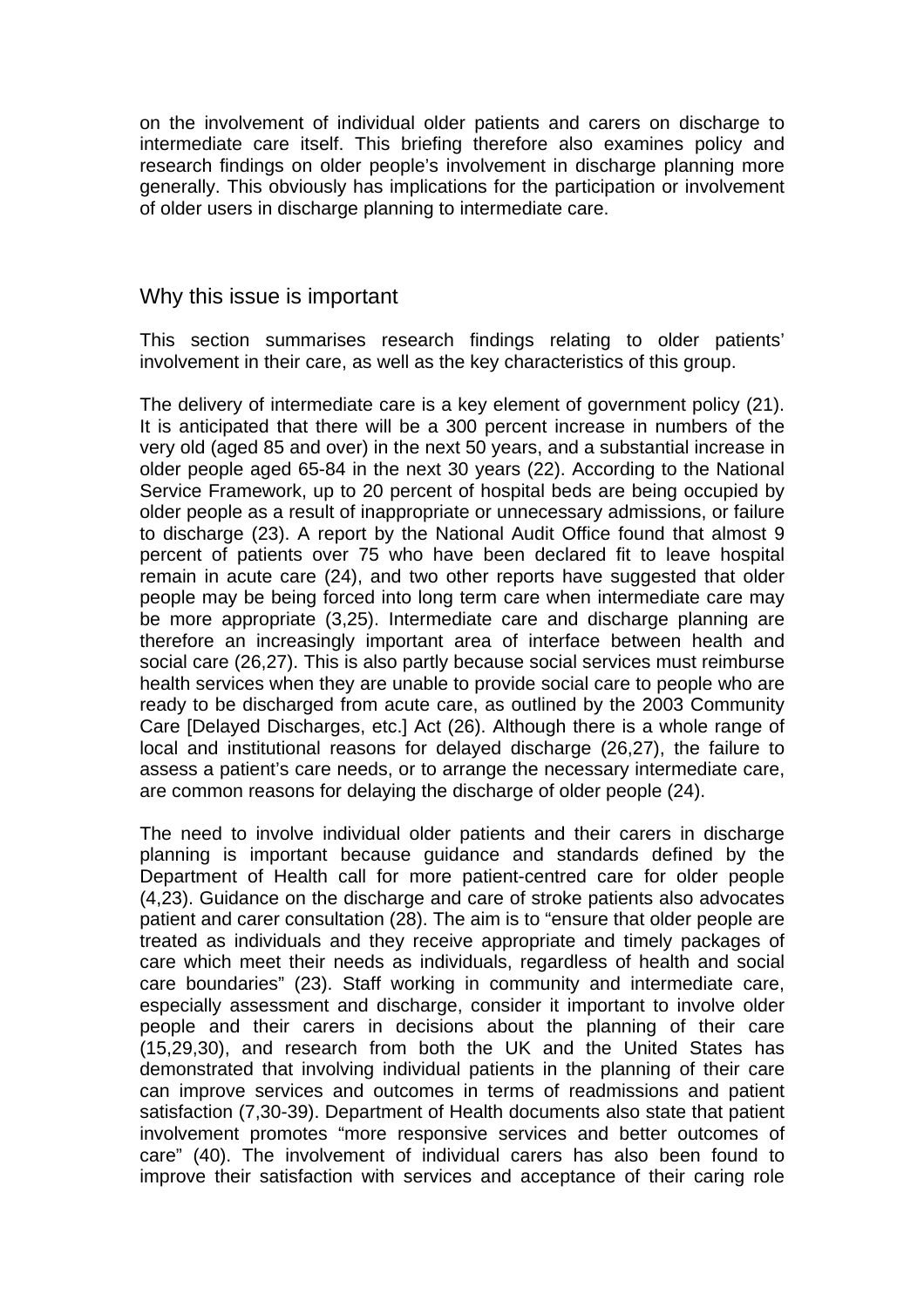(41). Concerning carers, government policy also states that "at the time of discharge, carers must feel fully informed and involved in the planning of future care of the patient, so that assumptions are not made about their ability of willingness to care" (42). It is therefore important to ascertain whether a carer can cope with the patient once they are discharged, and what support they may need to help them (43,44). The involvement of carers in discharge planning is also important because caring can affect a person's psychological and physical well-being (43).

Older people are usually not consulted about the planning of their intermediate care (9). It can be difficult to develop procedures for the greater involvement of older people because they are far from being an homogenous group when it comes to intermediate care. This is partly because of the sheer diversity of care being provided by this service (7), partly because different people may want different levels of involvement (45), but also because different people have different needs and can experience a range of problems in communicating their needs (25,46,47). It is therefore important to develop means of effectively ascertaining the views and preferences of individual older people and their carers in the provision of intermediate or community care.

What do the different sources of knowledge show?

## Organisational Knowledge

This section lists and briefly summarises documents that describe the standards that govern the conduct of statutory services, organisations and individuals when discharging older people to intermediate or community care.

Department of Health (2002). National Service Framework for Older People. Supporting Implementation. Intermediate Care: Moving Forward [http://www.dh.gov.uk/PublicationsAndStatistics/Publications/PublicationsPolic](http://www.dh.gov.uk/PublicationsAndStatistics/Publications/PublicationsPolicyAndGuidance/PublicationsPolicyAndGuidanceArticle/fs/en?CONTENT_ID=4006996&chk=lOXI4C) [yAndGuidance/PublicationsPolicyAndGuidanceArticle/fs/en?CONTENT\\_ID=4](http://www.dh.gov.uk/PublicationsAndStatistics/Publications/PublicationsPolicyAndGuidance/PublicationsPolicyAndGuidanceArticle/fs/en?CONTENT_ID=4006996&chk=lOXI4C) [006996&chk=lOXI4C](http://www.dh.gov.uk/PublicationsAndStatistics/Publications/PublicationsPolicyAndGuidance/PublicationsPolicyAndGuidanceArticle/fs/en?CONTENT_ID=4006996&chk=lOXI4C)

This document offers guidance to support the implementation of intermediate care services for older people. This includes a discussion of issues such as mental health and learning from good practice, as well as providing a review of the research evidence and some examples of good practice. There is no mention of principles for patient or carer involvement.

Department of Health (2002). National Service Framework for Older People. Single Assessment Process

[http://www.dh.gov.uk/PolicyAndGuidance/HealthAndSocialCareTopics/Social](http://www.dh.gov.uk/PolicyAndGuidance/HealthAndSocialCareTopics/SocialCare/SingleAssessmentProcess/fs/en) [Care/SingleAssessmentProcess/fs/en](http://www.dh.gov.uk/PolicyAndGuidance/HealthAndSocialCareTopics/SocialCare/SingleAssessmentProcess/fs/en)

The single assessment process (SAP) for older people was published in January 2002. The purpose of SAP is to ensure that older people receive appropriate, effective and timely responses to their health and social care needs, and that professional resources are used effectively. This process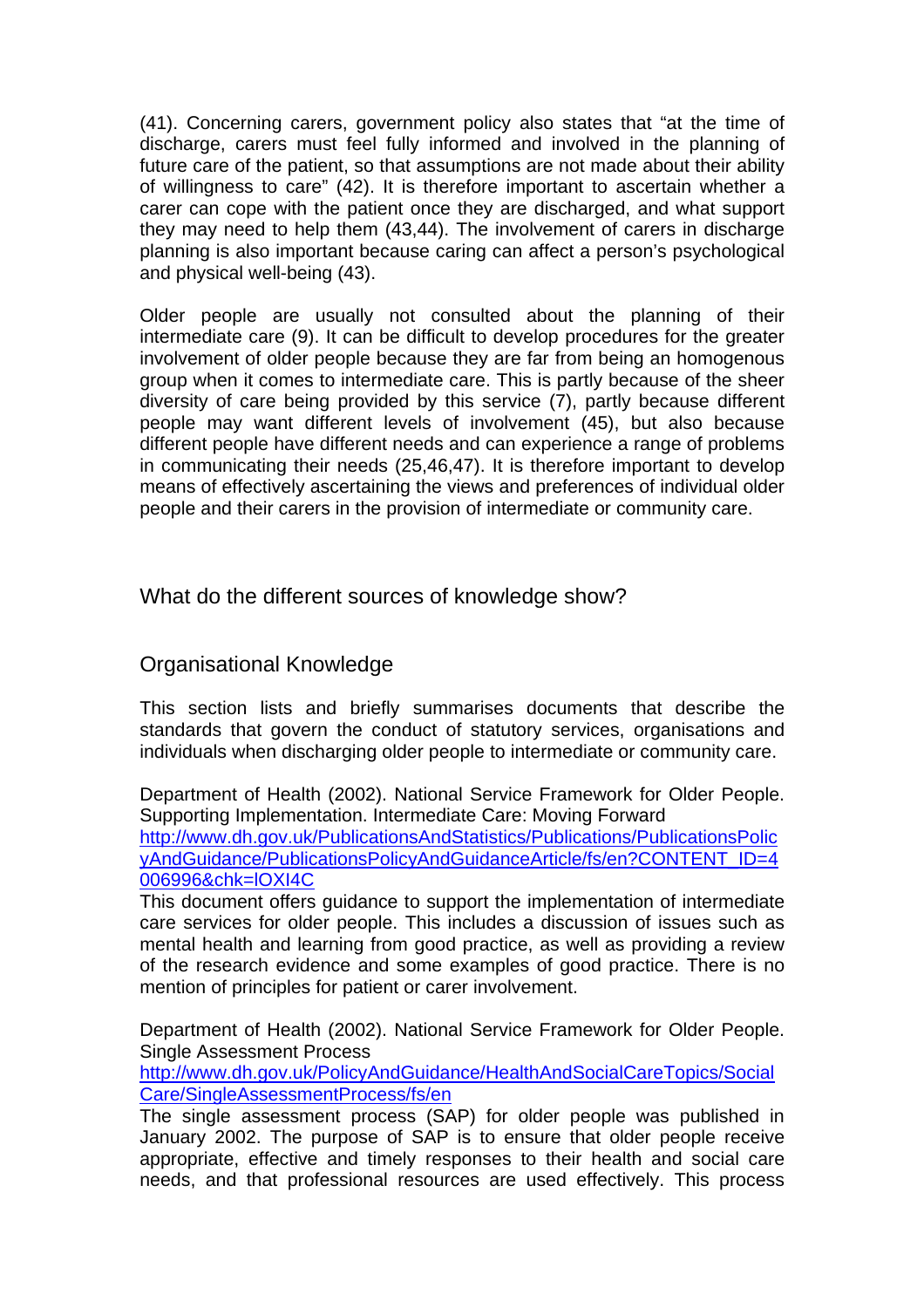advocates a person-centred approach in line with the National Service Framework for Older People, in which "the older person's views and wishes are central to the assessment process". It does not specifically cover Intermediate Care, however. There are problems in implementing this process because of blurred boundaries of responsibility within and between the health and social care staff involved in co-ordinating, assessing and delivering community care (48).

Department of Health (2001). Intermediate Care. Health Service Circular. 2001/001/Local Authority Circular

<http://www.dh.gov.uk/assetRoot/04/01/22/69/04012269.pdf>

This circular provides the full, detailed definition of intermediate care which authorities are expected to apply, including the criteria that intermediate care is to be a course of therapy or support not lasting more than six weeks. It also gives guidance on service models, professional responsibilities and the factors involved in planning services. The document also describes as "essential" the "close involvement of patients/users and carers in assessment and in drawing up an individual care plan", although no details are given about how this should be achieved.

Department of Health (2001). National Service Framework for Older People [http://www.dh.gov.uk/PolicyAndGuidance/HealthAndSocialCareTopics/OlderP](http://www.dh.gov.uk/PolicyAndGuidance/HealthAndSocialCareTopics/OlderPeoplesServices/OlderPeopleArticle/fs/en?CONTENT_ID=4073597&chk=4wRxm%2B) [eoplesServices/OlderPeopleArticle/fs/en?CONTENT\\_ID=4073597&chk=4wRx](http://www.dh.gov.uk/PolicyAndGuidance/HealthAndSocialCareTopics/OlderPeoplesServices/OlderPeopleArticle/fs/en?CONTENT_ID=4073597&chk=4wRxm%2B) [m%2B](http://www.dh.gov.uk/PolicyAndGuidance/HealthAndSocialCareTopics/OlderPeoplesServices/OlderPeopleArticle/fs/en?CONTENT_ID=4073597&chk=4wRxm%2B)

The National Service Framework (NSF) for Older People was published on 27 March 2001. It sets new national standards and service models of care across health and social services for all older people, whether they live at home, in residential care or are being looked after in hospital. Relevant Standards include Standard Two - Person-centred Care, and Standard Three - Intermediate Care.

Department of Health (2001). Involving Patients and the Public in Healthcare. A discussion document.

[http://www.dh.gov.uk/PublicationsAndStatistics/Publications/PublicationsPolic](http://www.dh.gov.uk/PublicationsAndStatistics/Publications/PublicationsPolicyAndGuidance/PublicationsPolicyAndGuidanceArticle/fs/en?CONTENT_ID=4002892&chk=C%2B5rW0) [yAndGuidance/PublicationsPolicyAndGuidanceArticle/fs/en?CONTENT\\_ID=4](http://www.dh.gov.uk/PublicationsAndStatistics/Publications/PublicationsPolicyAndGuidance/PublicationsPolicyAndGuidanceArticle/fs/en?CONTENT_ID=4002892&chk=C%2B5rW0) [002892&chk=C%2B5rW0](http://www.dh.gov.uk/PublicationsAndStatistics/Publications/PublicationsPolicyAndGuidance/PublicationsPolicyAndGuidanceArticle/fs/en?CONTENT_ID=4002892&chk=C%2B5rW0)

This discussion document summarises the work carried out to develop the proposals in the NHS Plan to create a patient-centred NHS. It emphasises the importance of obtaining and acting on the views of service users.

Department of Health (2000). The NHS Plan: A Plan for Investment, A Plan for Reform

[http://www.dh.gov.uk/PublicationsAndStatistics/Publications/PublicationsPolic](http://www.dh.gov.uk/PublicationsAndStatistics/Publications/PublicationsPolicyAndGuidance/PublicationsPolicyAndGuidanceArticle/fs/en?CONTENT_ID=4002960&chk=07GL5R) [yAndGuidance/PublicationsPolicyAndGuidanceArticle/fs/en?CONTENT\\_ID=4](http://www.dh.gov.uk/PublicationsAndStatistics/Publications/PublicationsPolicyAndGuidance/PublicationsPolicyAndGuidanceArticle/fs/en?CONTENT_ID=4002960&chk=07GL5R) [002960&chk=07GL5R](http://www.dh.gov.uk/PublicationsAndStatistics/Publications/PublicationsPolicyAndGuidance/PublicationsPolicyAndGuidanceArticle/fs/en?CONTENT_ID=4002960&chk=07GL5R)

The NHS Plan describes a major programme of investment in intermediate care and related services for older people. This document emphasises the importance of obtaining and acting on the views of service users.

National Health Service (NHS) and Community Care Act 1990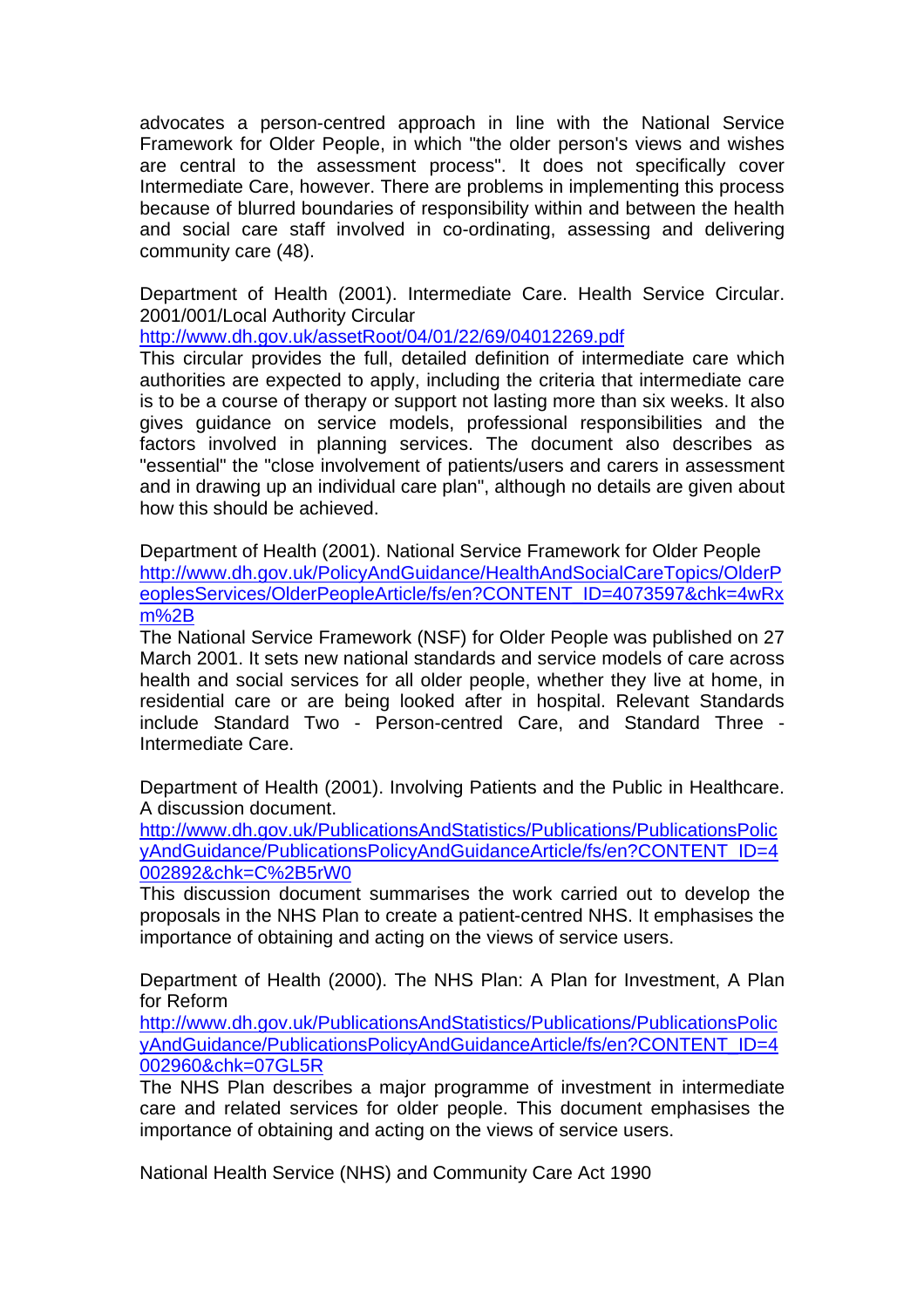[http://www.legislation.hmso.gov.uk/acts/acts1990/Ukpga\\_19900019\\_en\\_1.ht](http://www.legislation.hmso.gov.uk/acts/acts1990/Ukpga_19900019_en_1.htm) [m](http://www.legislation.hmso.gov.uk/acts/acts1990/Ukpga_19900019_en_1.htm)

This Act aims to enable people with physical or other needs to live in their own homes. The emphasis is on independence. According to this Act, patients have the right to choose where they go when they are discharged.

## Policy Community Knowledge

This section summarises documents describing proposed structural models for the delivery of policy and improved practice. These documents are published by public policy research bodies, lobby groups, think tanks and related organisations.

Comptroller and Auditor General (2003). Ensuring the Effective Discharge of Older Patients from NHS Acute Hospitals

[http://www.nao.org.uk/publications/nao\\_reports/02-03/0203392es.pdf](http://www.nao.org.uk/publications/nao_reports/02-03/0203392es.pdf)

This document analyses data relating to delayed discharge from NHS acute care, and makes recommendations for improved service delivery, including discharge planning from the moment of admission, relevant data collection and analysis, the clear definition of professional responsibilities, and joint working between health and social services, including the provision of adequate intermediate care. An increase in service user involvement is also recommended in this guidance.

Stevenson J. & Spencer L. (2002). Developing Intermediate Care. A Guide for Health and Social Services Professionals. King's Fund, London

<http://www.kingsfund.org.uk/pdf/DevelopingIntermediateCareSample.pdf>

This guide defines intermediate care and describes the policy context for this service. It reviews the research on the effectiveness of intermediate care and offers recommendations on how to develop, implement and evaluate intermediate care in a local care community. This includes practice examples, as well as models of tools and methods.

Scottish Intercollegiate Guidelines Network (2002). Management of Patients with Stroke. Rehabilitation, Prevention and Management of Complications, and Discharge Planning. A National Clinical Guideline. <http://www.sign.ac.uk/pdf/sign64.pdf>

This national guideline states that stroke patients and their carers should be involved in discharge planning and care (chapter 5), and "be kept fully informed and consulted at each stage of the [discharge] process" (chapter 7), but there are no details about the nature or content of this consultation, or how it is to be achieved.

Nuffield Institute for Health (2002). Exclusivity or Exclusion? Meeting Mental Health Needs in Intermediate Care. Leeds.

[http://www.nuffield.leeds.ac.uk/downloads/mental\\_health\\_needs.pdf](http://www.nuffield.leeds.ac.uk/downloads/mental_health_needs.pdf)

This document reports on the current state of intermediate care for older people with mental health problems, and makes a series of recommendations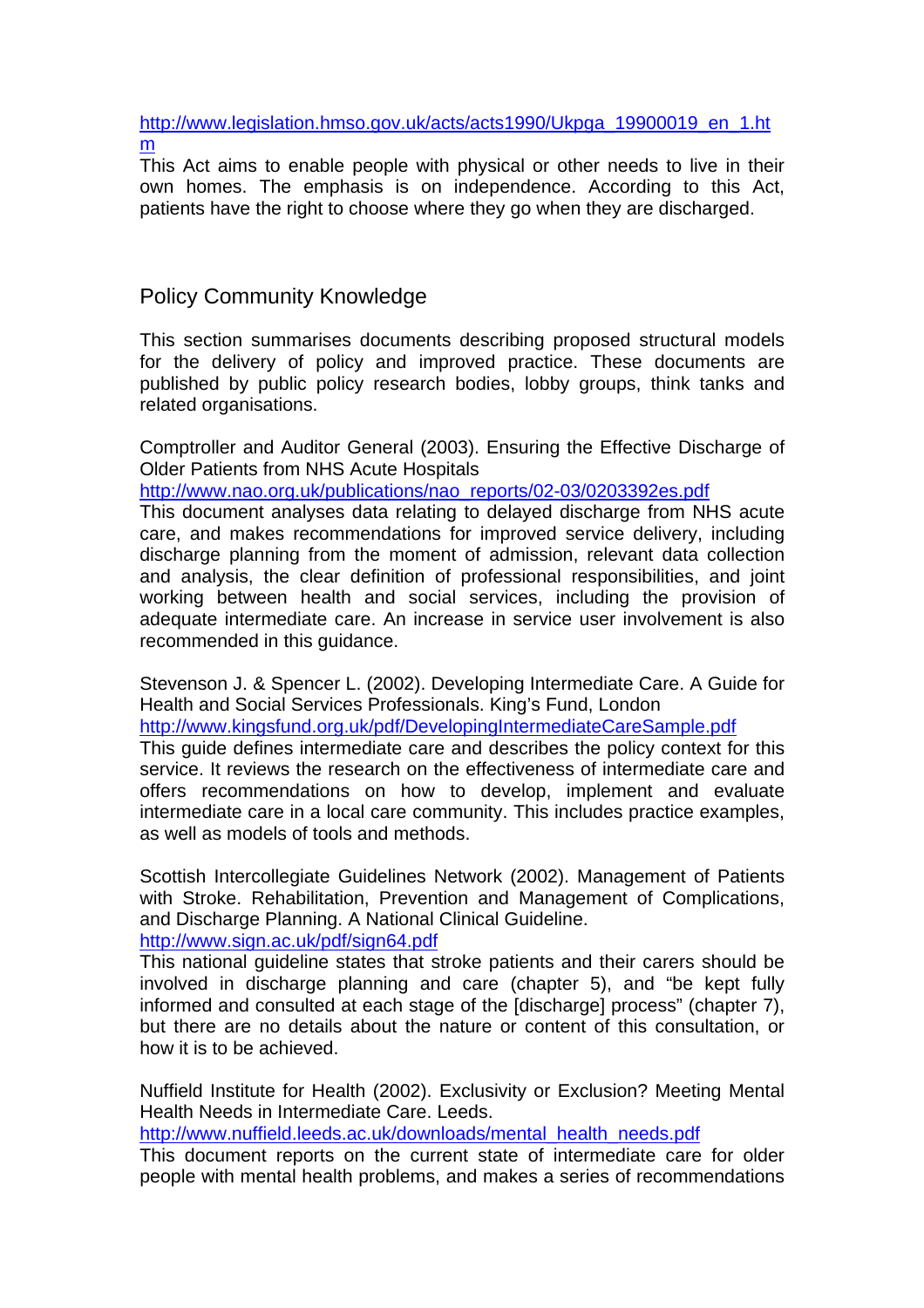for more effective practice, including planning and co-ordination of care; the development of appropriate skills; joint working with existing services, and proposals for new services.

Hill M., MacGregor G. (2001). Health's Forgotten Partners? How carers are supported through hospital discharge.

[http://www.carersuk.org/Policyandpractice/Research/Health\\_frgprtns.pdf](http://www.carersuk.org/Policyandpractice/Research/Health_frgprtns.pdf) This survey of the policy towards carers in 23 NHS Trusts in the north west of England offers a range of good practice recommendations and a checklist to improve the involvement of carers in discharge planning.

## Practitioner Knowledge

This section describes studies carried out by health and social care practitioners, documents relating their experiences regarding the topic, and resources produced by local practitioner bodies to support their work.

Health and Social Care Joint Unit and Change Agents Team (2003). Discharge from Hospital: Pathway, Process and Practice [http://www.dh.gov.uk/PublicationsAndStatistics/Publications/PublicationsPolic](http://www.dh.gov.uk/PublicationsAndStatistics/Publications/PublicationsPolicyAndGuidance/PublicationsPolicyAndGuidanceArticle/fs/en?CONTENT_ID=4003252&chk=CKj7ss) [yAndGuidance/PublicationsPolicyAndGuidanceArticle/fs/en?CONTENT\\_ID=4](http://www.dh.gov.uk/PublicationsAndStatistics/Publications/PublicationsPolicyAndGuidance/PublicationsPolicyAndGuidanceArticle/fs/en?CONTENT_ID=4003252&chk=CKj7ss)

[003252&chk=CKj7ss](http://www.dh.gov.uk/PublicationsAndStatistics/Publications/PublicationsPolicyAndGuidance/PublicationsPolicyAndGuidanceArticle/fs/en?CONTENT_ID=4003252&chk=CKj7ss)

This "good practice guidance" is designed to help health and social care professionals provide appropriate discharge planning and practice for older people. There are sections on both intermediate care (chapter 6.1) and involving patients and carers (chapter 4). The chapter on patient and carer involvement discusses how to achieve successful involvement, including addressing mental health and communication problems; assessing need; and how to communicate effectively with patients and carers. This chapter also emphasises that patients' and carers' preferences may conflict. A list of common questions asked by patients is also provided, as well as checklists for assessing the preferences and needs of carers.

Intermediate Care & Integrated discharge planning/care pathways (LIN) [http://www.dh.gov.uk/PolicyAndGuidance/OrganisationPolicy/IntegratedCare/](http://www.dh.gov.uk/PolicyAndGuidance/OrganisationPolicy/IntegratedCare/ChangeAgentTeam/ChangeAgentTeamArticle/fs/en?CONTENT_ID=4049393&chk=i9%2BGvz) [ChangeAgentTeam/ChangeAgentTeamArticle/fs/en?CONTENT\\_ID=4049393](http://www.dh.gov.uk/PolicyAndGuidance/OrganisationPolicy/IntegratedCare/ChangeAgentTeam/ChangeAgentTeamArticle/fs/en?CONTENT_ID=4049393&chk=i9%2BGvz) [&chk=i9%2BGvz](http://www.dh.gov.uk/PolicyAndGuidance/OrganisationPolicy/IntegratedCare/ChangeAgentTeam/ChangeAgentTeamArticle/fs/en?CONTENT_ID=4049393&chk=i9%2BGvz)

The Intermediate Care Local Integrated Network (LIN) was set up by the Department of Health to provide an opportunity for senior staff from public and private organisations to work together on improving intermediate care and integrated discharge planning/care pathways.

Department of Health (2001). National Service Framework for Older People. Good practice examples and case studies: standard three (intermediate care) [http://www.dh.gov.uk/PolicyAndGuidance/HealthAndSocialCareTopics/OlderP](http://www.dh.gov.uk/PolicyAndGuidance/HealthAndSocialCareTopics/OlderPeoplesServices/OlderPeoplePromotionProject/OlderPeoplePromotionProjectArticle/fs/en?CONTENT_ID=4002287&chk=4xCeO8) [eoplesServices/OlderPeoplePromotionProject/OlderPeoplePromotionProjectA](http://www.dh.gov.uk/PolicyAndGuidance/HealthAndSocialCareTopics/OlderPeoplesServices/OlderPeoplePromotionProject/OlderPeoplePromotionProjectArticle/fs/en?CONTENT_ID=4002287&chk=4xCeO8) [rticle/fs/en?CONTENT\\_ID=4002287&chk=4xCeO8](http://www.dh.gov.uk/PolicyAndGuidance/HealthAndSocialCareTopics/OlderPeoplesServices/OlderPeoplePromotionProject/OlderPeoplePromotionProjectArticle/fs/en?CONTENT_ID=4002287&chk=4xCeO8)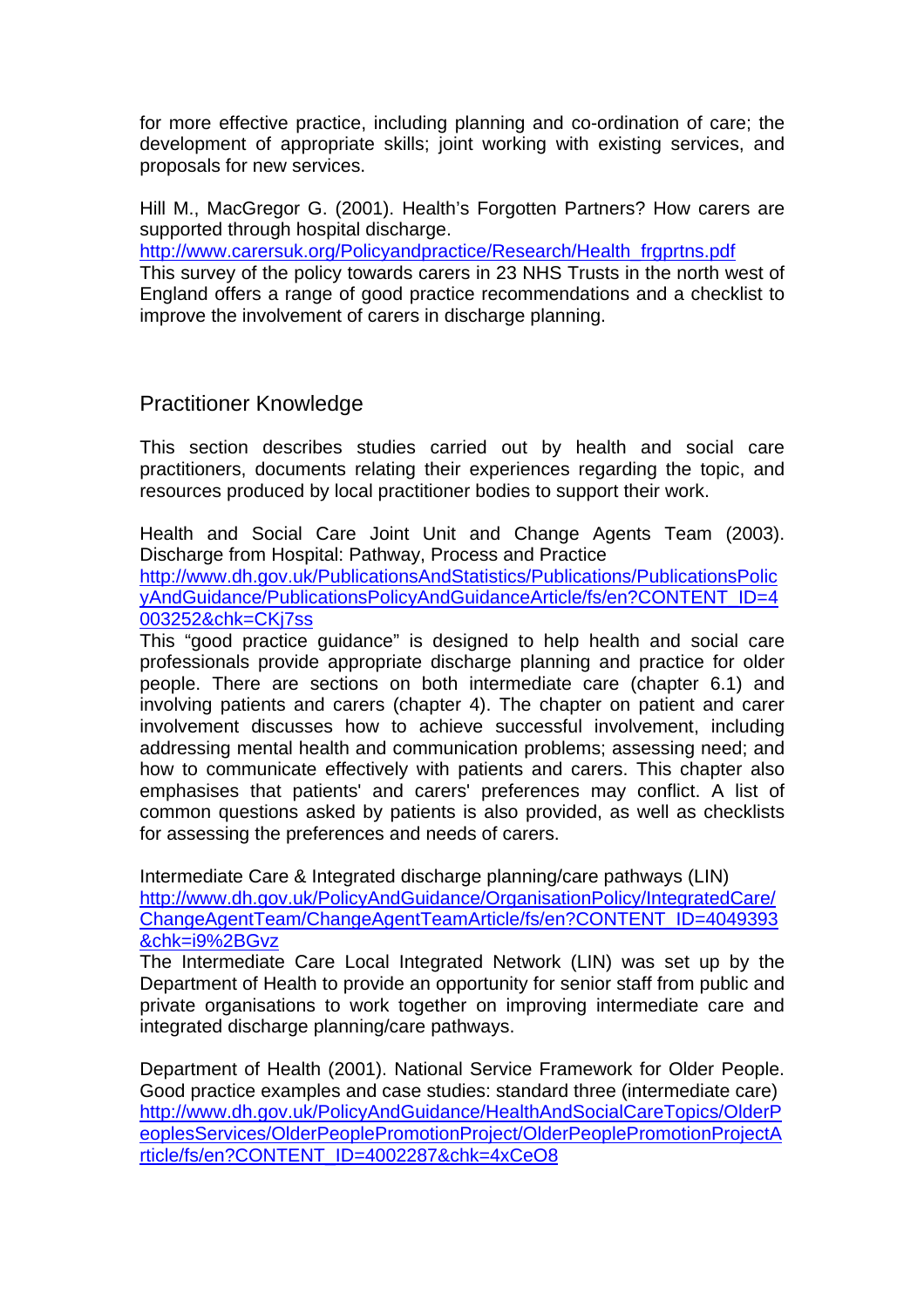This is a list of practice examples from the Department of Health aimed at providing integrated services for intermediate care. There are no specific references to patient or carer involvement.

Department of Health (2001). National Service Framework for Older People. Good practice examples and case studies: standard two (person-centred care)

[http://www.dh.gov.uk/PolicyAndGuidance/HealthAndSocialCareTopics/OlderP](http://www.dh.gov.uk/PolicyAndGuidance/HealthAndSocialCareTopics/OlderPeoplesServices/OlderPeoplePromotionProject/OlderPeoplePromotionProjectArticle/fs/en?CONTENT_ID=4002285&chk=f8JgQm) [eoplesServices/OlderPeoplePromotionProject/OlderPeoplePromotionProjectA](http://www.dh.gov.uk/PolicyAndGuidance/HealthAndSocialCareTopics/OlderPeoplesServices/OlderPeoplePromotionProject/OlderPeoplePromotionProjectArticle/fs/en?CONTENT_ID=4002285&chk=f8JgQm) [rticle/fs/en?CONTENT\\_ID=4002285&chk=f8JgQm](http://www.dh.gov.uk/PolicyAndGuidance/HealthAndSocialCareTopics/OlderPeoplesServices/OlderPeoplePromotionProject/OlderPeoplePromotionProjectArticle/fs/en?CONTENT_ID=4002285&chk=f8JgQm)

This is a list of practice examples from the Department of Health aimed at ensuring that older people are treated as individuals and that they receive appropriate and timely packages of care which meet their needs as individuals, regardless of health and social service boundaries. This may include older patients' participation in the planning and delivery of their care.

Devon Social Services & Dementia Voice

[http://www.dementia-voice.org.uk/Consultancy/Intermediate\\_care2.htm](http://www.dementia-voice.org.uk/Consultancy/Intermediate_care2.htm)

This is a template for providing intermediate care to people with dementia. This includes user involvement issues concerning assessment and consent. Older people with cognitive impairment provide a particular challenge for the principle of user involvement in intermediate care (47).

Vaughan B. Lathlean J. (1999). Intermediate Care. Models in Practice. King's Fund, London

[http://www.kingsfund.org.uk/pdf/IntCare\\_ModelsinPractice.PDF](http://www.kingsfund.org.uk/pdf/IntCare_ModelsinPractice.PDF)

This document lists and describes a range of intermediate care practice initiatives. The aim is to share problems and successes in order to help inform and develop effective practice in the field of intermediate care. None of the examples refers to patient or carer involvement.

Two studies report on the development of intermediate care services which take into account the views and preferences of individual older patients or carers. One NHS Trust has developed the post of a carer specialist as part of their patient-centred care initiatives (49). The carer specialist works with carers of older people discharged to intermediate care to help them access appropriate information, services and other means of support. The second paper reports the setting up of a specialist "Older People's Support Service" by a PCT to help deliver intermediate care in the community (50). Consultation with patients and carers about their "expectations and views" was a key part of the assessment process. This assessment was then used to produce tailored intermediate care plans for each individual.

Research Knowledge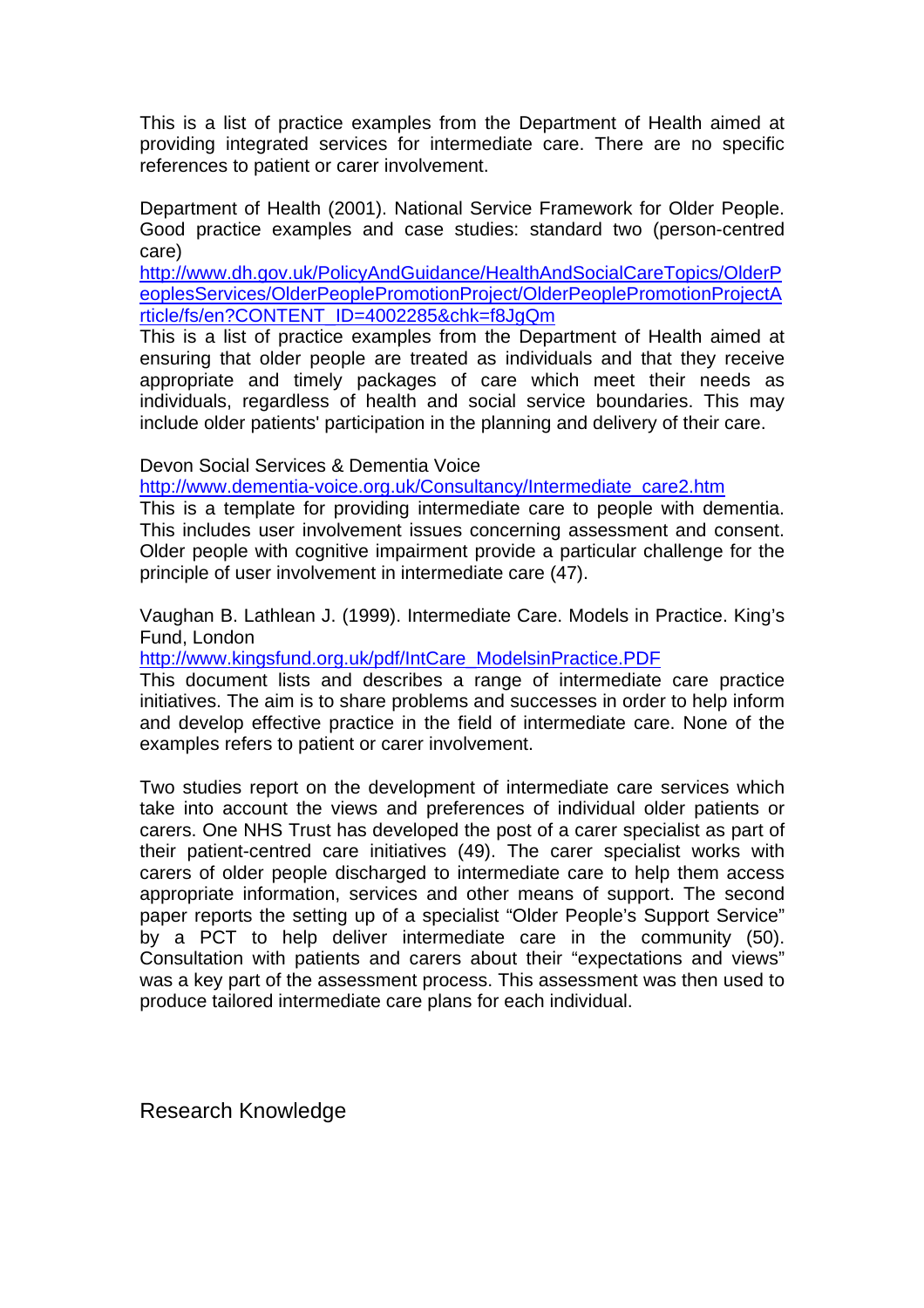This section summarises the best available research literature. The focus is on studies undertaken in the United Kingdom, so that the findings are as relevant as possible to the intended audience of the briefing.

#### **The limitations of the research**

There is almost no research at all on individual patient or carer involvement in intermediate care, either on assessment and discharge to intermediate care, or on the care itself, although representative groups such as Age Concern have been involved in the planning of some services (13). Some research examines the effectiveness of various elements of intermediate care, and this work sometimes refers to patient participation or choice in the planning of care, but it does not examine this feature of service delivery at all (8,15,17- 20,51). Also, studies which report patient satisfaction with certain intermediate care services examine this issue from the perspective of patients' assessed needs, rather than their preferences (7). In fact, there is little research evaluating intermediate care as a whole, both because it is a relatively recent service development and because it is an extremely diverse service. This makes it difficult to measure the effectiveness of intermediate care as a concept (2,3). Also, methodologies for evaluating user involvement in health and social care are in their infancy, which means there are few available models on which researchers can draw (7,52). This deficit is recognised by the National Service Framework for Older People (23). Some research from the United Kingdom does address the involvement of individual older users of health and social services, especially in discharge planning and community care services (29,31,33,37,45,46), and the difficulties of evaluating and practising user consultation (7,37,45). Such research has also been conducted in the United States (30,34). This research has implications for the development of individual patient and carer involvement or participation in discharge planning to community care, especially intermediate care, and is therefore considered below.

### **What are the issues for patients and carers?**

The principal concerns of patients or carers who want to be involved in the planning of their care are whether they will be able to cope; whether their carers will be able to cope, whether there will be adequate statutory provision for them; where their care will take place, at home or elsewhere; and many practical concerns, such as what will happen regarding cooking, cleaning and shopping (27,33,39,43,44,53). They also have concerns about discharge because hospital care is free, but social or community care may be means tested, thus creating anxiety regarding both money and bureaucracy (49,50). Research from both the United Kingdom and the United States has found that having access to information about their condition, treatment, and available services is crucial to the ability of patients and their carers to contribute to decisions (7,29,30,34,37,43,44,54). They therefore need to be kept informed if they are to be involved in any meaningful way in the planning of their discharge and care.

### **Are patients and carers being involved in discharge planning?**

A report into the participation of older patients and carers in discharge planning found that the acute trusts studied considered that these groups had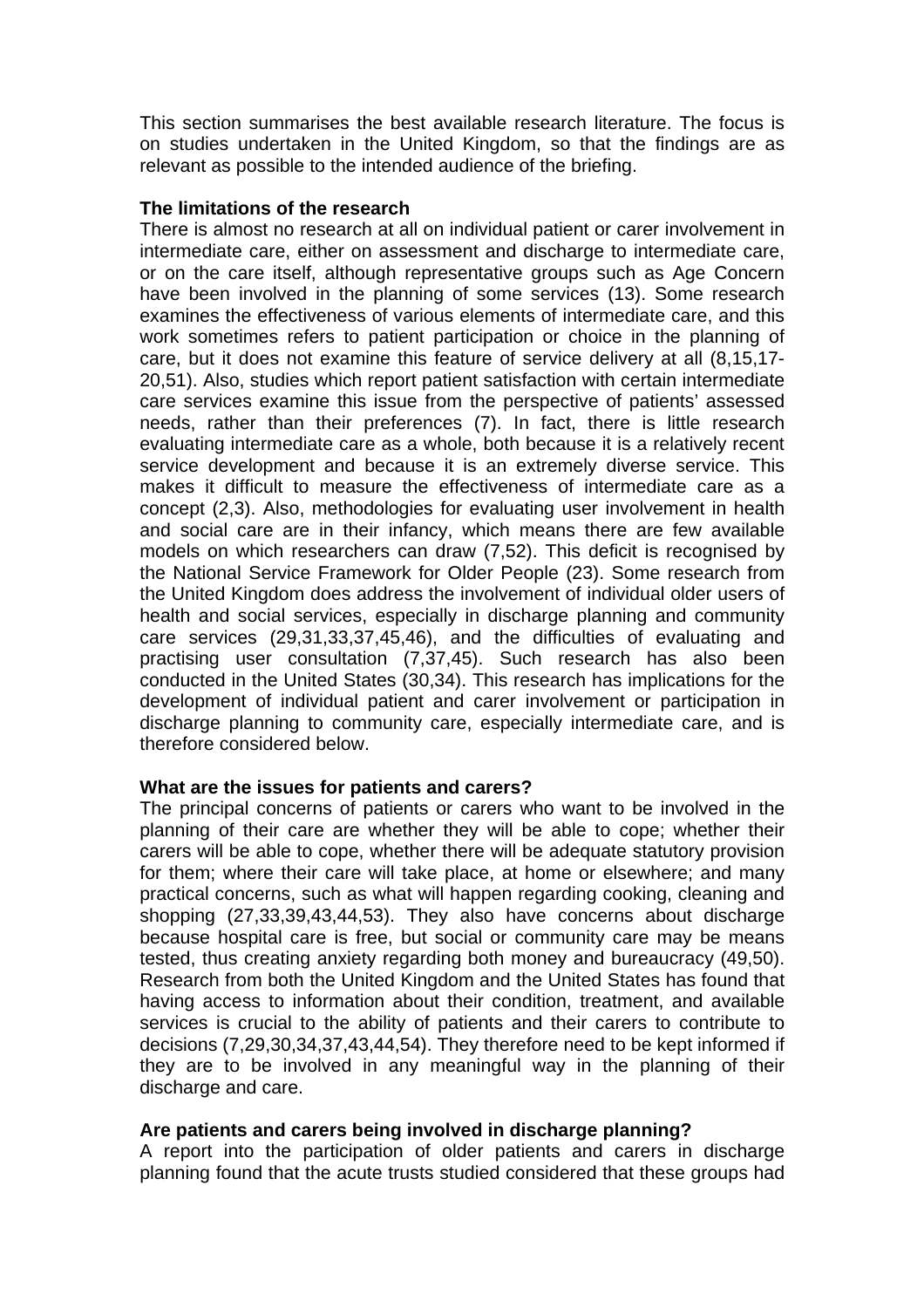been consulted, but this perception was not shared by the patients or carers themselves (24). This finding has also been reported by other studies, especially for carers (27,37,43,44,54,55). Carers report that they are often not consulted or kept informed about the discharge process, even though policies are frequently in place requiring the involvement of this group (43,44,56). Other research has found that local initiatives designed to involve older people in decisions regarding their own care did not lead to any actual changes in the services provided. This type of involvement has been described as a form of "tokenism" (7,32,45). However, the views of older patients were sought about their treatment and care in a UK trial of an early discharge and rehabilitation service for older people, and this found that patient outcomes and satisfaction were much improved by this service (39).

Research has found that a "top-down" or paternalistic approach is the norm for discharge planning of most kinds (30,54,57). However, guidance documents advocate a move away from exclusive professional control to decision making which is shared with individual patients and their carers (28,43,44,58). In fact, health and social care professionals think it is important for older patients and their carers to be involved in decisions about their discharge and care (15,27,29). One US study has demonstrated how health professionals considered patients' and carers' expression of their preferences and concerns to be a vital part of the discharge planning process (30). This same study also found that consultation was sometimes being implemented in discharge planning, but its application was inconsistent. Some patients and carers were asked for their views, and these were taken into account in planning discharge and care, but others were not. In the latter case, the care itself sometimes had to be revised, or there were readmissions due to the inadequacy of the post-discharge care (30).

#### **What are the barriers to the involvement of patients and carers?**

Communication is recognised as an essential part of user involvement (29,30,45,46,58,59), but patients who wish to have a say in decisions regarding their care may be prevented from doing so by several factors. These difficulties include cognitive impairments (10,25,37), the shock or trauma of illness, injury and hospital admission (59), or language difficulties, for example, older people from ethnic minorities who may not speak English (46). The same barriers can apply to the involvement of carers. For example, carers from ethnic minorities are less likely to be consulted than white carers (43,44). There is much literature on aiding communication with older people who have dementia (60), but the research has found that older people with cognitive impairments can also be excluded from intermediate care services for reasons other than communication problems. These may include the focus of intermediate care on short-term rehabilitation for physical illness only, rather than temporary physical or mental problems for patients with mental health needs; the absence of models of intermediate care for this group of patients; the lack of staff skilled in assessing and rehabilitating older people with mental health problems; and funding limitations (25,37,47). The result can be delayed discharge or inappropriate discharge to long-term care (25,47). Policy documents state explicitly that older people with cognitive impairments must not be excluded from intermediate care and that the mental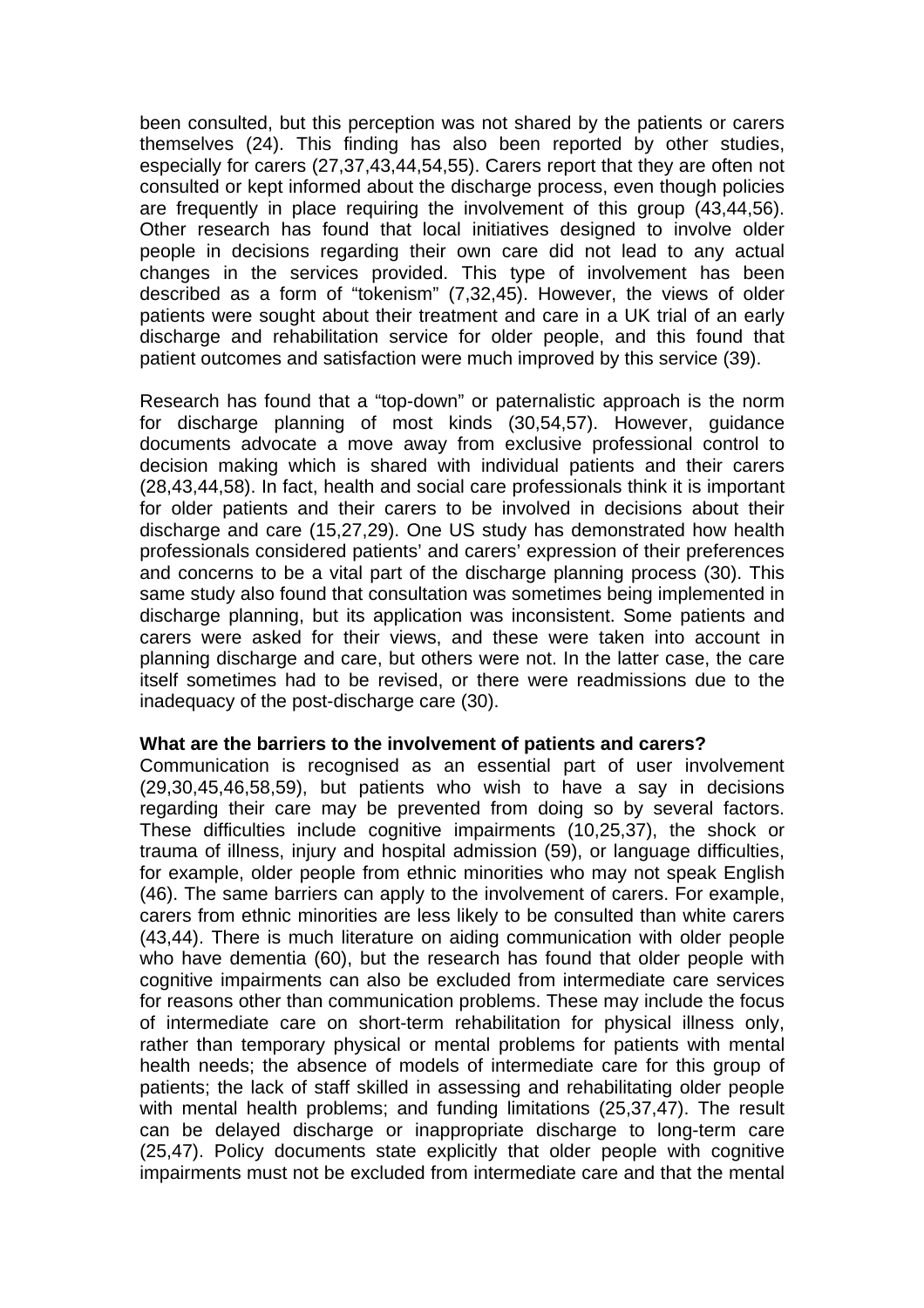health needs of older people must be taken into account when planning care (4). However, health and social care professionals also need to assess risk to the patient, and this consideration may invalidate any preferences the patient may have expressed (37).

Patients may also be prevented from participating because they do not feel very confident when dealing with certain professionals. Patients often do not initiate discussions, but wait for prompts from staff before expressing any views about their discharge or care (33,37,59). However, one study of hospital patients identified several approaches that encourage older people to participate in their care. These include showing respect for the patient's opinions and needs, building trust with the patient, and building empathy by taking time to understand a patient's history and their illness (61). According to research from both the United Kingdom and the United States, older people feel more able to express their preferences to "front line" personnel, such as nurses and social workers, than to consultants and doctors (33,34,45). These findings may help determine who should be involved in seeking patients' and carers' views on their care, especially since both UK and US research has shown that intermediate care is largely delivered by professionals other than doctors, such as community nurses, physiotherapists, social workers and volunteers (38, 60}. A patient partnership model for discharge planning developed for, and reported by, a US study found that the best results for the involvement of patients and carers were achieved when nurses actively encouraged them to ask questions and express preferences about their needs and care (34).

Practitioners who seek to involve older patients can therefore experience difficulties in doing so, because illness, impairment, shock, confusion, a lack of confidence, and language difficulties may all prevent adequate communication. The socio-economic background of the patient may also influence their willingness to express views about their discharge and care. Patients from lower income groups may be more likely to accept decisions and be reluctant to express their own preferences (37). Some patients may also have unrealistic expectations about what they can do, or what services can be delivered (29,59).

## User & Carer Knowledge

This section summarises the issues raised by patients and carers in relation to this topic, both as described by the literature and as defined through local consultation.

In one survey most of the older people and their carers who were asked about their involvement in discharge planning said that they wanted to be involved, and felt that their views had been taken into consideration (45). Other studies, including the Fife user panel project, have also found that patients and carers feel they have a role to play in their discharge and care, and want to be involved as much as possible (24,30,33,55,62). Carers have also said that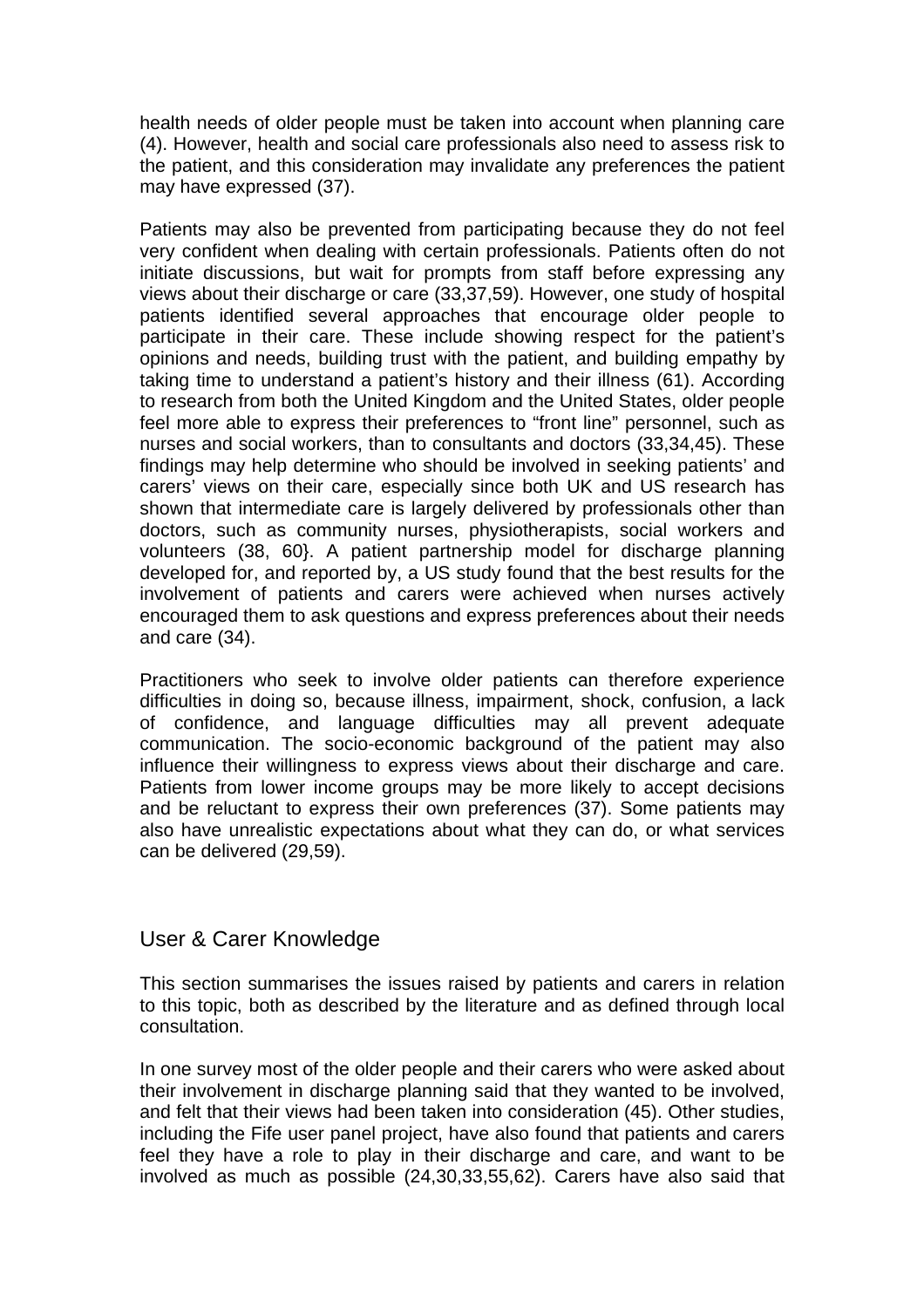they want to be asked whether they would be able to cope, and they want to be given as much information as possible on the illness, and to be assured that the necessary support services will be in place (44). However, some older people do not want to play an active role in decision-making about their discharge or care (33,37,63), can be reluctant to express their views (50,62), or are happy to subordinate their involvement to family members, other carers or health professionals (29,33,37,45,59). This is especially the case for frail or very ill older people (37,45,54,62).

This diversity of opinions from users is reflected in a recent study on the involvement of older patients and their carers in planning discharge from acute care (45). Some older people volunteered opinions about their discharge, while many others were happy to do so when prompted (45). It also found however that almost a quarter of this sample did not want to be involved at all (45). Almost half of this "passive" group also had the poorest health, which may have affected their willingness to be involved (45). However, older patients can tend to have rather low expectations of care and services, and can feel very dependent on professional decisions (37,62). Many patients and carers ultimately allow their decisions to be governed wholly by the professionals involved in their care.

Some older people value the help of their informal or formal carer in providing input into discharge planning, in addition to, or in place of, their own involvement (37,45). They feel that their carers articulate their needs effectively and act as an important intermediary between themselves and health or social services. However, some older people say they are unhappy with family or carers playing this role because their views can be unrepresentative of their own wishes (29,30,64). This in turn can create a problem of negotiation and implementation for health and social care staff involved in the planning of care. Professionals therefore need to seek the opinions of both carers and patients. The New Zealand "family meeting" model for the discharge of older patients, a consultation which involves the patient, family member(s) and professional staff, has been found to improve patient satisfaction, but only in cases where patients wanted to be involved, and only where the actual purpose and scope of the meeting was made very clear to the patients and their family (63).

### Useful Links

This section lists sources of information relevant to professionals who work within this field, and may also be of value to service users.

#### Age Concern

#### <http://www.ageconcern.org.uk/>

Age Concern is a registered charity which offers support to all people aged 50 and over in the UK. The organisation works to influence public opinion and government policy about older people. It also provides fact sheets.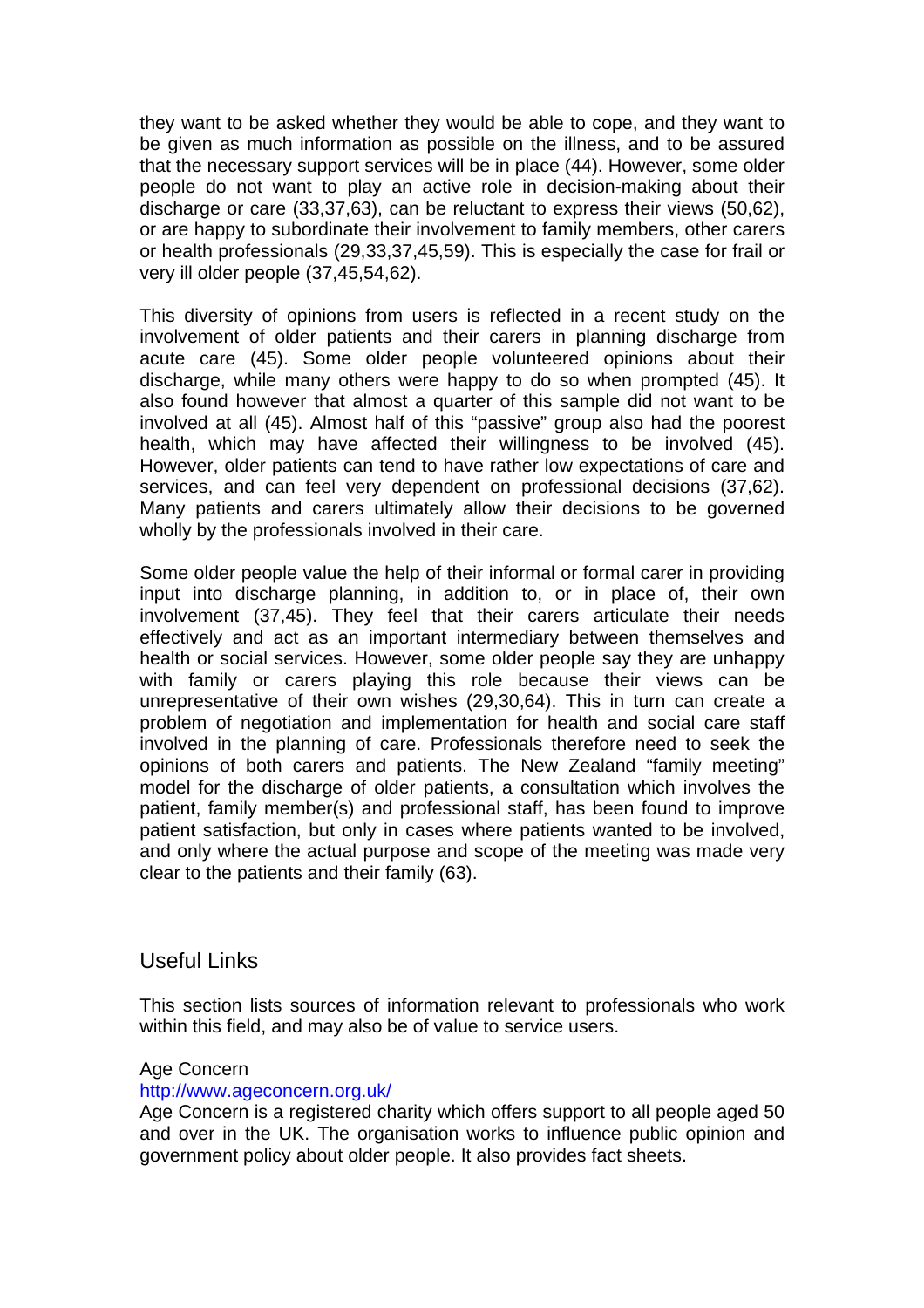### British Geriatrics Society (BGS)

<http://www.bgs.org.uk/>

The BGS is the only UK professional association of doctors practising geriatric medicine. The BGS issues guidelines and policy statements relating to intermediate care.

Help the Aged

<http://www.helptheaged.org.uk/default.htm>

Help the Aged provides information to older people about aspects of their life and health, including the process of discharge from hospital [http://www.helptheaged.org.uk/Health/HealthServices/Coming\\_out\\_of\\_hospita](http://www.helptheaged.org.uk/Health/HealthServices/Coming_out_of_hospital/_default.htm) [l/\\_default.htm](http://www.helptheaged.org.uk/Health/HealthServices/Coming_out_of_hospital/_default.htm)

### Intermediate Care

<http://www.jiscmail.ac.uk/lists/INTERMEDIATE-CARE.html>

The intermediate care mailing list has been developed for professionals allied to health and social care who are directly involved or interested in the development of intermediate care services within the United Kingdom.

### Joseph Rowntree Foundation

<http://www.jrf.org.uk/>

The Joseph Rowntree Foundation is one of the largest independent social policy research and development charities in the UK. This includes work on intermediate care, the views of older people on community care planning, and projects on older people shaping policy and practice.

National electronic Library for Health. NSF for Older People - Standard 3: Intermediate Care

[http://www.nelh.nhs.uk/nsf/older\\_people/standard3.htm](http://www.nelh.nhs.uk/nsf/older_people/standard3.htm)

This website provides links to a range of resources about Intermediate Care, including legislation, guides, research and models for practice. Many of the documents are produced by the King's Fund.

### **Related SCARE briefings**

Aiding Communication with People with Dementia <http://www.elsc.org.uk/briefings/briefing03/index.htm>

## Acknowledgements

Thank you to the experts and service users for their contributions to this briefing.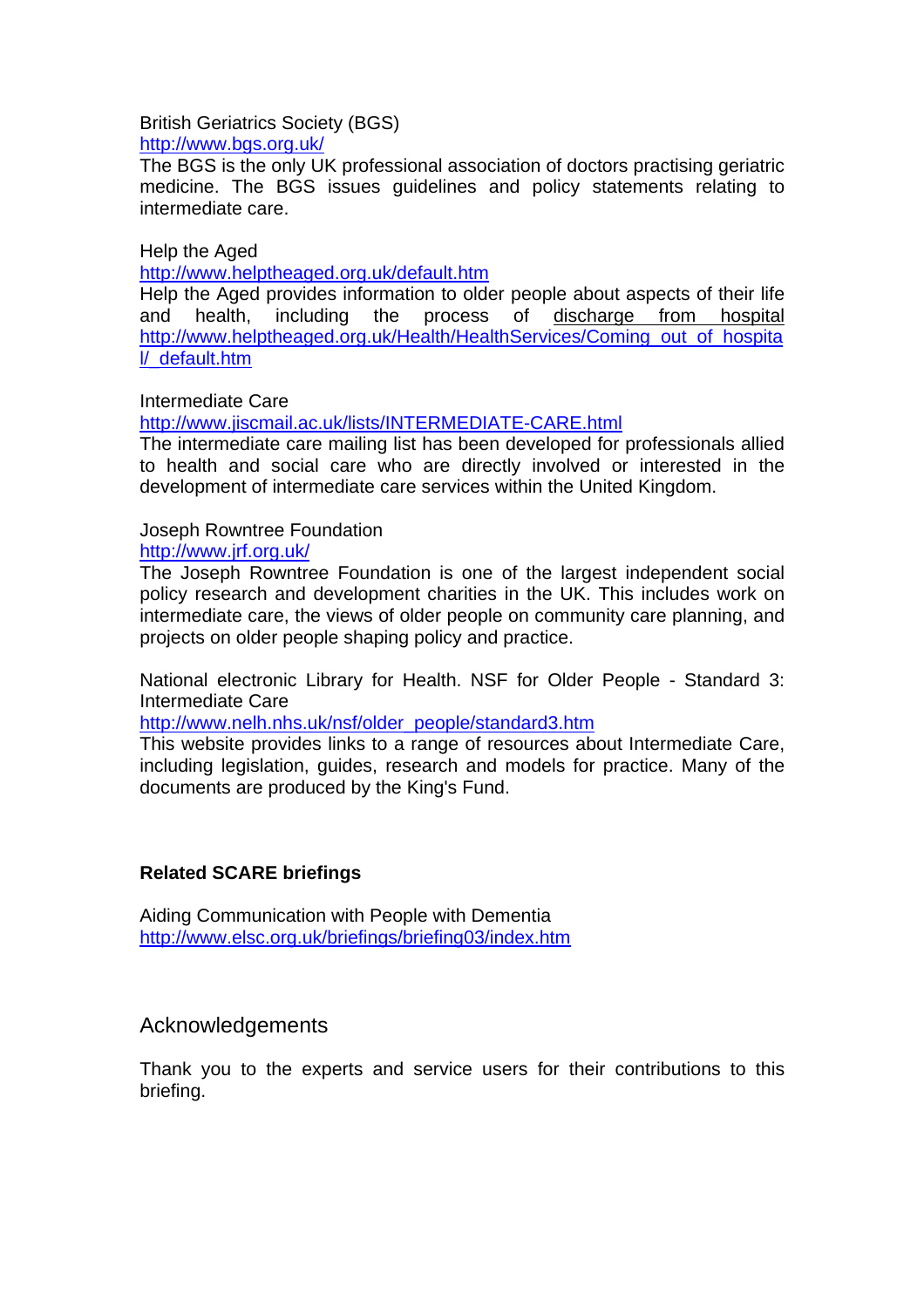#### Reference List

 (1) **Pawson R., Boaz A., Grayson L., Long A., Barnes C. (2003). Types and Quality of Knowledge in Social Care. Knowledge Review 3. Social Care Institute for Excellence (SCIE). Title link:** <http://www.scie.org.uk/publications/knowledge.asp> **[Accessed 25 April 2005]**.

This document analyses and defines the different types of knowledge and information which may inform social care research and practice.

 (2) **Carpenter I., Gladman J.R.F., Parker S.G., Potter J. (2002). Clinical and research challenges of intermediate care. Age and Ageing, 31 (2), 97-100.**

This is a commentary on the issues and challenges involved in applying research evidence to intermediate care.

 (3) **Vaughan B., Lathlean J. (1999). Intermediate Care: Models in Practice. King's Fund. Title link:** [http://www.kingsfund.org.uk/pdf/IntCare\\_ModelsinPractice.PDF](http://www.kingsfund.org.uk/pdf/IntCare_ModelsinPractice.PDF) **[Accessed 25 April 2005]**.

This document describes a range of current models for intermediate care.

 (4) **Department of Health. (2002). National Service Framework for Older People. Supporting Implementation. Intermediate Care: Moving Forward. Department of Health. Title link:** <http://www.dh.gov.uk/assetRoot/04/06/56/94/04065694.pdf> **[Accessed 25 April 2005]**.

This report reviews current developments and issues in intermediate care for older people.

 (5) **Stevenson I., Spencer L. (2002). Developing Intermediate Care: a guide for health and social services professionals. King's Fund, Title link:**

[http://www.kingsfund.org.uk/pdf/DevelopingIntermediateCareSample.p](http://www.kingsfund.org.uk/pdf/DevelopingIntermediateCareSample.pdf) [df](http://www.kingsfund.org.uk/pdf/DevelopingIntermediateCareSample.pdf) **[Accessed 25 April 2005]**.

This guide considers definitions of and policy for intermediate care; summarises the research evidence relating to this system of care; and makes recommendations on how to develop a local intermediate care plan.

 (6) **Department of Health. (2001). Intermediate Care. Health Service Circular. 2001/001/Local Authority Circular. Department of Health. Title link:** <http://www.dh.gov.uk/assetRoot/04/01/22/69/04012269.pdf> **[Accessed 25 April 2005]**.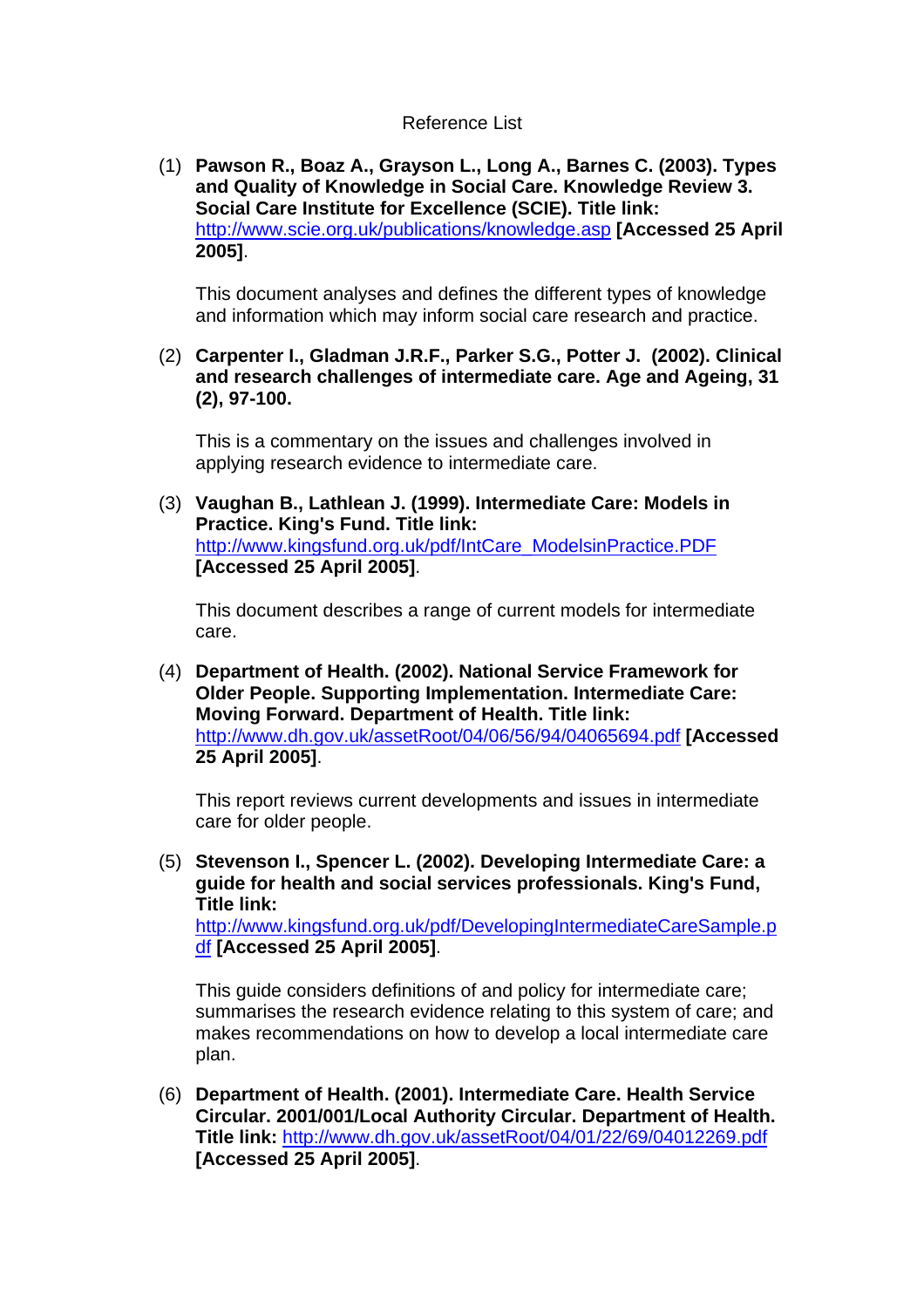This document provides full guidance on the definition of intermediate care and the responsibilities of professionals and statutory agencies.

#### (7) **Andrews J., Manthorpe J., Watson R. (2004). Involving older people in intermediate care. Journal of Advanced Nursing, 46 (3), 303-310.**

This paper explores the concept of intermediate care and to identify trends and existing evidence of user involvement in care. It also suggests a possible way forward for the development of a more 'user sensitive' approach.

Abstract available [http://www.ncbi.nlm.nih.gov/entrez/query.fcgi?cmd=Retrieve&db=pubm](http://www.ncbi.nlm.nih.gov/entrez/query.fcgi?cmd=Retrieve&db=pubmed&dopt=Abstract&list_uids=15066111) [ed&dopt=Abstract&list\\_uids=15066111](http://www.ncbi.nlm.nih.gov/entrez/query.fcgi?cmd=Retrieve&db=pubmed&dopt=Abstract&list_uids=15066111)

#### (8) **Martin G.P., Peet S.M., Hewitt G.J., Parker H. (2004). Diversity in intermediate care. Health & Social Care in the Community, 12 (2), 150-154.**

This paper discusses the evolution of intermediate care (IC) and presents interim observations from a survey of providers in England being conducted as part of a national evaluation.

#### (9) **Barrett J., Goh H., Todd C., Barclay S., Daza-Ramirez P., Vardulaki K. (2002). A description of an intermediate care service using routinely collected data. Journal of Nursing Management, 10 (4), 221-227.**

This study explores the information available from routine data sources to assess its potential for monitoring performance. Abstract available [http://www.ncbi.nlm.nih.gov/entrez/query.fcgi?cmd=Retrieve&db=PubM](http://www.ncbi.nlm.nih.gov/entrez/query.fcgi?cmd=Retrieve&db=PubMed&list_uids=12100601&dopt=Abstract) [ed&list\\_uids=12100601&dopt=Abstract](http://www.ncbi.nlm.nih.gov/entrez/query.fcgi?cmd=Retrieve&db=PubMed&list_uids=12100601&dopt=Abstract)

#### (10) **Nancarrow S. (2004). Improving intermediate care: giving practitioners a voice. Journal of Integrated Care, 12 (1), 33-41.**

This paper presents the experiences and perspectives of practitioners involved in intermediate care.

### (11) **Glasby J. (2002). Acute concerns. Nursing Older People, 14 (7), 6.**

This article briefing describes the implications of the findings of the Health Committee report on patient discharge.

#### (12) **Asthana A., Halliday J.E. (2003). Intermediate care: its place in a whole systems approach. Journal of Integrated Care, 11 (6), 15-24.**

This paper evaluates an intermediate care system in Cornwall.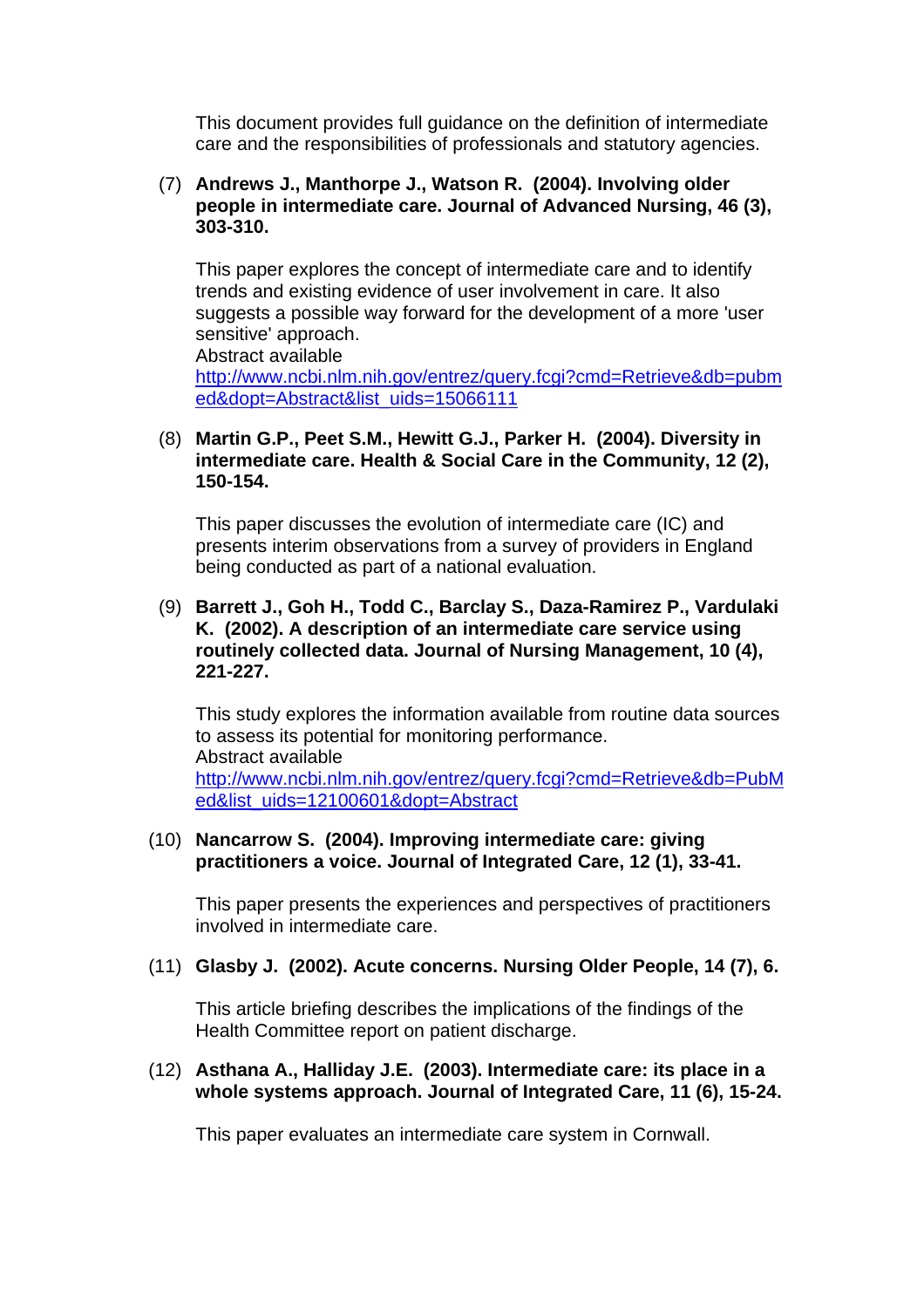(13) **Age Concern, British Geriatrics Society. (2002). Implementation of the National Service Framework and intermediate care seen from geriatricians' and older people's perspectives: results of two national surveys; reasons for optimism, reasons for concern. British Geriatrics Society. Title link:** [http://www.bgs.org.uk/homepages/BGS%20Age%20Concern%20joint](http://www.bgs.org.uk/homepages/BGS Age Concern joint doc.pdf) [%20doc.pdf](http://www.bgs.org.uk/homepages/BGS Age Concern joint doc.pdf) **[Accessed 25 April 2005]**.

This is a summary of the findings of surveys into the effectiveness and viability of the NSF for older people, especially in relation to intermediate care.

 (14) **Bernhaut J., Mackay K. (2002). Extended nursing roles in intermediate care: a cost benefit evaluation. Nursing Times, 98 (21), 37-39.**

This paper examines the effectiveness of extended nursing roles in a GP-admissions unit. Abstract available [http://www.ncbi.nlm.nih.gov/entrez/query.fcgi?cmd=Retrieve&db=PubM](http://www.ncbi.nlm.nih.gov/entrez/query.fcgi?cmd=Retrieve&db=PubMed&list_uids=12168441&dopt=Abstract) [ed&list\\_uids=12168441&dopt=Abstract](http://www.ncbi.nlm.nih.gov/entrez/query.fcgi?cmd=Retrieve&db=PubMed&list_uids=12168441&dopt=Abstract)

#### (15) **Roe B., Daly S., Shenton G., Lochhead Y. (2003). Development and evaluation of intermediate care. Journal of Clinical Nursing, 12 (3), 341-350.**

This article reports on an evaluation of an intermediate care service, and a subsequent workshop which discussed ways of improving the service.

Abstract available [http://www.ncbi.nlm.nih.gov/entrez/query.fcgi?cmd=Retrieve&db=PubM](http://www.ncbi.nlm.nih.gov/entrez/query.fcgi?cmd=Retrieve&db=PubMed&list_uids=12709108&dopt=Abstract) [ed&list\\_uids=12709108&dopt=Abstract](http://www.ncbi.nlm.nih.gov/entrez/query.fcgi?cmd=Retrieve&db=PubMed&list_uids=12709108&dopt=Abstract)

 (16) **Boston N.K., Boynton P.M., Hood S. (2001). An inner city GP unit versus conventional care for elderly patients: Prospective comparison of health functioning, use of services and patient satisfaction. Family Practice, 18 (2), 141-148.**

This paper examines patient satisfaction with a GP Unit and the impact of this type of care on health and social service use. Abstract available [http://www.ncbi.nlm.nih.gov/entrez/query.fcgi?cmd=Retrieve&db=PubM](http://www.ncbi.nlm.nih.gov/entrez/query.fcgi?cmd=Retrieve&db=PubMed&list_uids=11264263&dopt=Abstract) [ed&list\\_uids=11264263&dopt=Abstract](http://www.ncbi.nlm.nih.gov/entrez/query.fcgi?cmd=Retrieve&db=PubMed&list_uids=11264263&dopt=Abstract)

 (17) **Parker G., Bhakta P., Katbamna S., Lovett C., Paisley S., Parker S. et al. (2000). Best place of care for older people after acute and during sub-acute illness: a systematic review. Journal of Health Services Research and Policy, 5 (3), 176-189.**

This systematic review aims to assess the evaluative research literature on the costs, quality and effectiveness of different locations of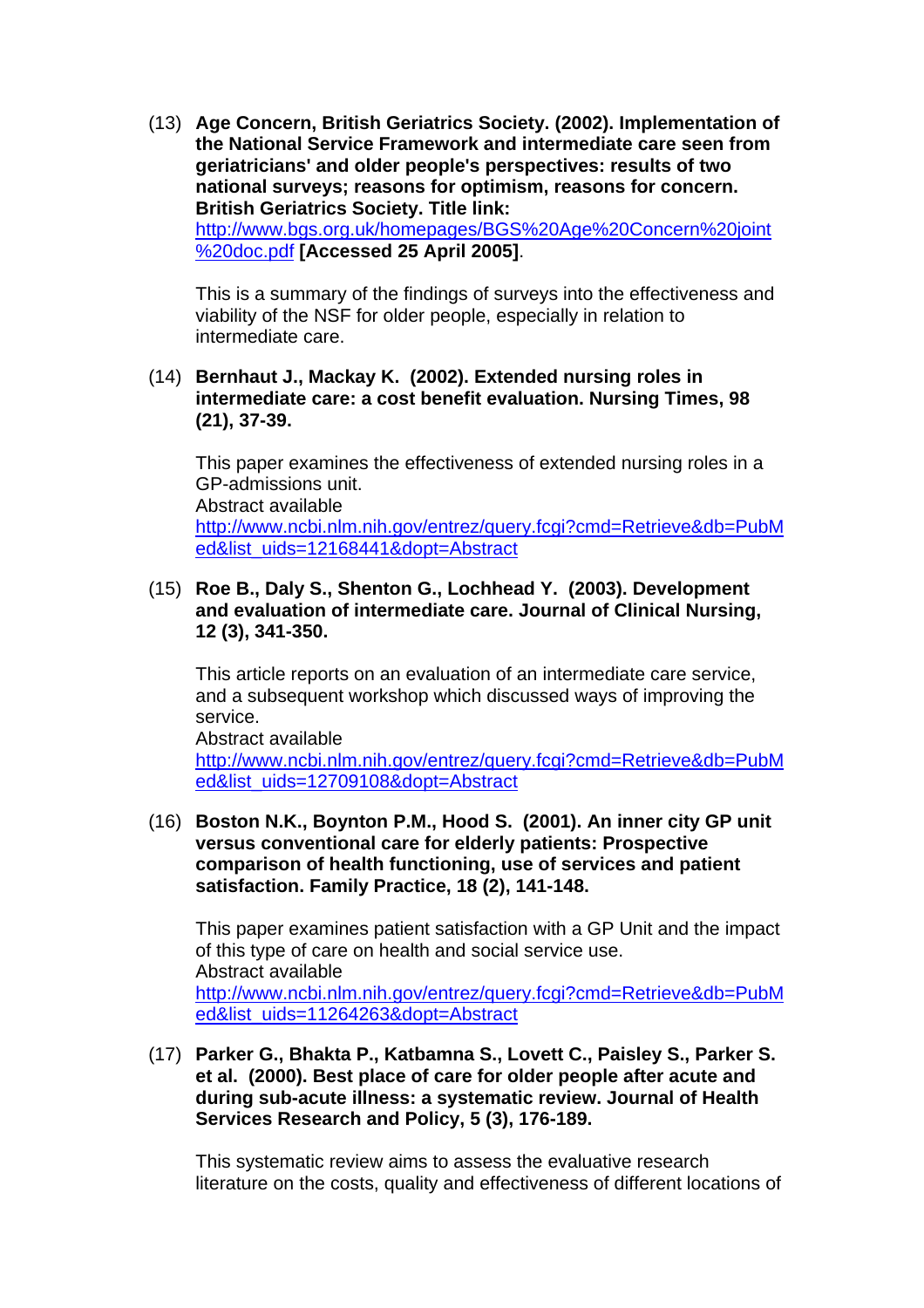care for older patients. Abstract available [http://www.ncbi.nlm.nih.gov/entrez/query.fcgi?cmd=Retrieve&db=PubM](http://www.ncbi.nlm.nih.gov/entrez/query.fcgi?cmd=Retrieve&db=PubMed&list_uids=11556369&dopt=Abstract) [ed&list\\_uids=11556369&dopt=Abstract](http://www.ncbi.nlm.nih.gov/entrez/query.fcgi?cmd=Retrieve&db=PubMed&list_uids=11556369&dopt=Abstract)

 (18) **Steiner A., Walsh B., Pickering R., et al. (2001). Therapeutic nursing or unblocked beds? A randomised controlled trial of a post-acute intermediate care unit. British Medical Journal, 322 (7284), 453-460.**

This randomised controlled trial aims to compare post-acute intermediate care in an inpatient nurse-led unit with conventional postacute care on general medical wards of an acute hospital, and to examine the model of care in a nurse-led unit. Full text available <http://bmj.bmjjournals.com/cgi/content/full/322/7284/453>

 (19) **Wilson A., Parker H., Wynn A., Spiers N. (2003). Performance of hospital-at-home after a randomised controlled trial. Journal of Health Services Research and Policy, 8 (3), 160-164.**

This study compares the performance of an admission-avoidance hospital-at-home scheme one year after the end of a randomised trial with its performance during the trial. Abstract available [http://www.ncbi.nlm.nih.gov/entrez/query.fcgi?cmd=Retrieve&db=PubM](http://www.ncbi.nlm.nih.gov/entrez/query.fcgi?cmd=Retrieve&db=PubMed&list_uids=12869342&dopt=Abstract) [ed&list\\_uids=12869342&dopt=Abstract](http://www.ncbi.nlm.nih.gov/entrez/query.fcgi?cmd=Retrieve&db=PubMed&list_uids=12869342&dopt=Abstract)

 (20) **Unsworth J., Hardy L., Binks E. (2000). District nursing involvement in intermediate care. Journal of Community Nursing, 14 (3), 21-24.**

This article discusses the role of community nurses in the provision of intermediate care.

 (21) **Department of Health. (2000). The NHS Plan: A Plan for Investment, A Plan for Reform. Department of Health. Title link:** [http://www.dh.gov.uk/PublicationsAndStatistics/Publications/Publication](http://www.dh.gov.uk/PublicationsAndStatistics/Publications/PublicationsPolicyAndGuidance/PublicationsPolicyAndGuidanceArticle/fs/en?CONTENT_ID=4002960&chk=07GL5R) [sPolicyAndGuidance/PublicationsPolicyAndGuidanceArticle/fs/en?CO](http://www.dh.gov.uk/PublicationsAndStatistics/Publications/PublicationsPolicyAndGuidance/PublicationsPolicyAndGuidanceArticle/fs/en?CONTENT_ID=4002960&chk=07GL5R) [NTENT\\_ID=4002960&chk=07GL5R](http://www.dh.gov.uk/PublicationsAndStatistics/Publications/PublicationsPolicyAndGuidance/PublicationsPolicyAndGuidanceArticle/fs/en?CONTENT_ID=4002960&chk=07GL5R) **[Accessed 25 April 2005]**.

The NHS Plan outlines the vision of a health service designed around the patient.

 (22) **Royal Commission on Long Term Care for the Elderly. (1999). With Respect to Old Age: Long-term Care - Rights and Responsibilities. TSO. Title link:** [http://www.archive.official](http://www.archive.official-documents.co.uk/document/cm41/4192/4192-00.htm)[documents.co.uk/document/cm41/4192/4192-00.htm](http://www.archive.official-documents.co.uk/document/cm41/4192/4192-00.htm) **[Accessed 25 April 2005]**.

This report was commissioned in order to examine the short and long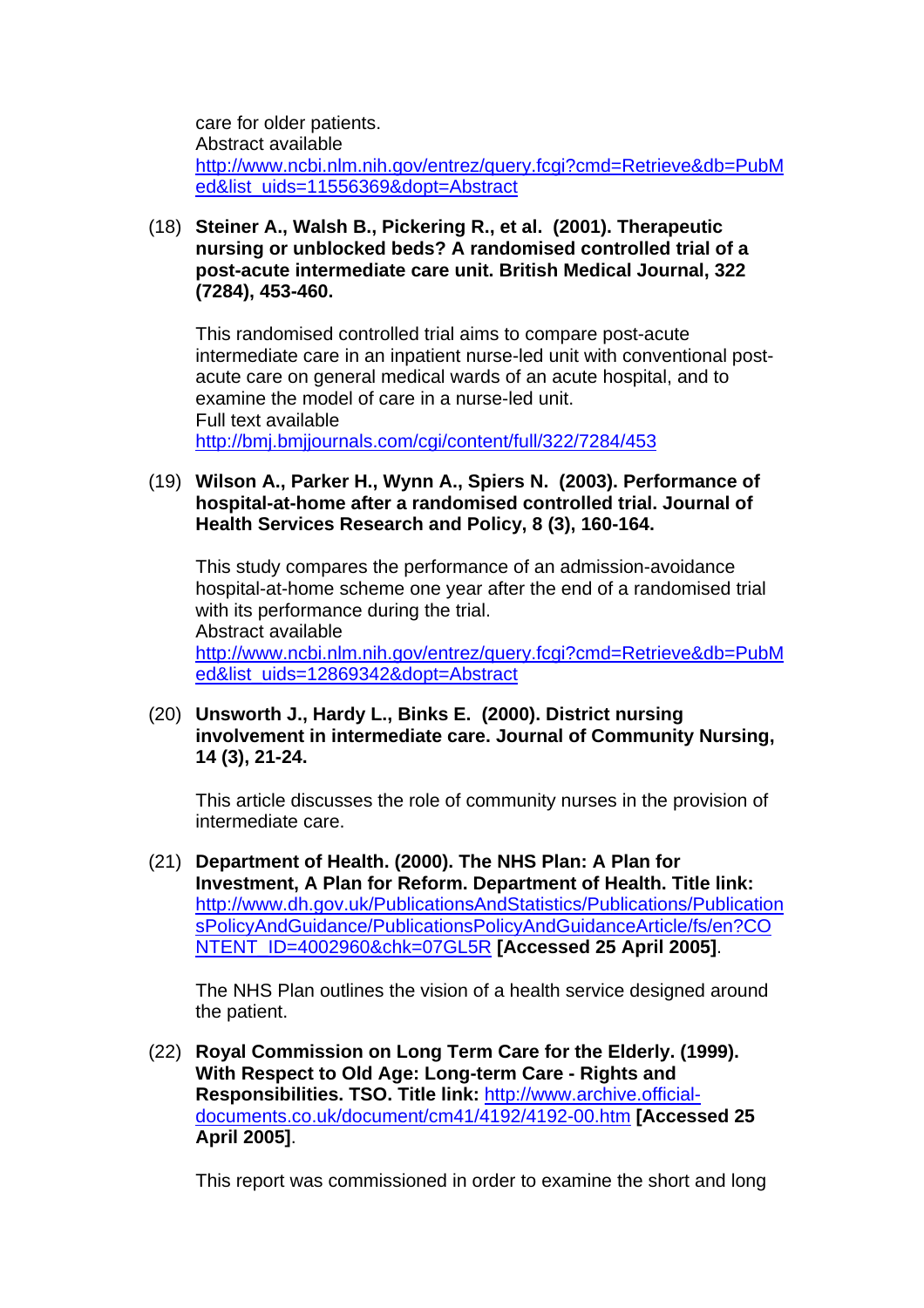term options for a sustainable system of funding of Long Term Care for elderly people, both in their own homes and in other settings.

 (23) **Department of Health. (2001). National Service Framework for Older People. Department of Health. Title link:** [http://www.dh.gov.uk/PolicyAndGuidance/HealthAndSocialCareTopics/](http://www.dh.gov.uk/PolicyAndGuidance/HealthAndSocialCareTopics/OlderPeoplesServices/OlderPeopleArticle/fs/en?CONTENT_ID=4073597&chk=4wRxm%2B) [OlderPeoplesServices/OlderPeopleArticle/fs/en?CONTENT\\_ID=40735](http://www.dh.gov.uk/PolicyAndGuidance/HealthAndSocialCareTopics/OlderPeoplesServices/OlderPeopleArticle/fs/en?CONTENT_ID=4073597&chk=4wRxm%2B) [97&chk=4wRxm%2B](http://www.dh.gov.uk/PolicyAndGuidance/HealthAndSocialCareTopics/OlderPeoplesServices/OlderPeopleArticle/fs/en?CONTENT_ID=4073597&chk=4wRxm%2B) **[Accessed 25 April 2005]**.

The National Service Framework (NSF) for Older People was published on 27 March 2001. It sets new national standards and service models of care across health and social services for all older people, whether they live at home, in residential care or are being looked after in hospital.

 (24) **Comptroller and Auditor General. (2003). Ensuring the Effective Discharge of Older Patients from NHS Acute Hospitals. Department of Health. Title link:** [http://www.nao.org.uk/publications/nao\\_reports/02-03/0203392es.pdf](http://www.nao.org.uk/publications/nao_reports/02-03/0203392es.pdf) **[Accessed 25 April 2005]**.

This report examines the problems which lead to delayed discharge among older people

 (25) **Nuffield Institute for Health. (2002). Exclusivity or Exclusion? Meeting Mental Health Needs in Intermediate Care. Nuffield Institute for Health. Title link:** [http://www.nuffield.leeds.ac.uk/downloads/mental\\_health\\_needs.pdf](http://www.nuffield.leeds.ac.uk/downloads/mental_health_needs.pdf)

**[Accessed 25 April 2005]**.

This report outlines key findings and suggestions from a programme of seminars and consultations attended by people involved in delivering intermediate care, especially to people with mental health needs.

 (26) **Glasby J., Littlechild R., Pryce K. (2004). Show me the way to go home: a narrative review of the literature on delayed hospital discharge. British Journal of Social Work, 34, 1189-1197.**

This is a review of the literature on delayed hospital discharge and its implications for practice.

 (27) **Glasby J. (2003). Hospital discharge : integrating health and social care. Abingdon, Radcliffe Medical Press**.

This book describes and reviews the policy and research literature relating to discharge planning in the UK.

 (28) **Scottish Intercollegiate Guidelines Network. (2002). Management of Patients with Stroke. Rehabilitation, Prevention and Management of Complications, and Discharge Planning. SIGN. Title link:** <http://www.sign.ac.uk/pdf/sign64.pdf> **[Accessed 25 April**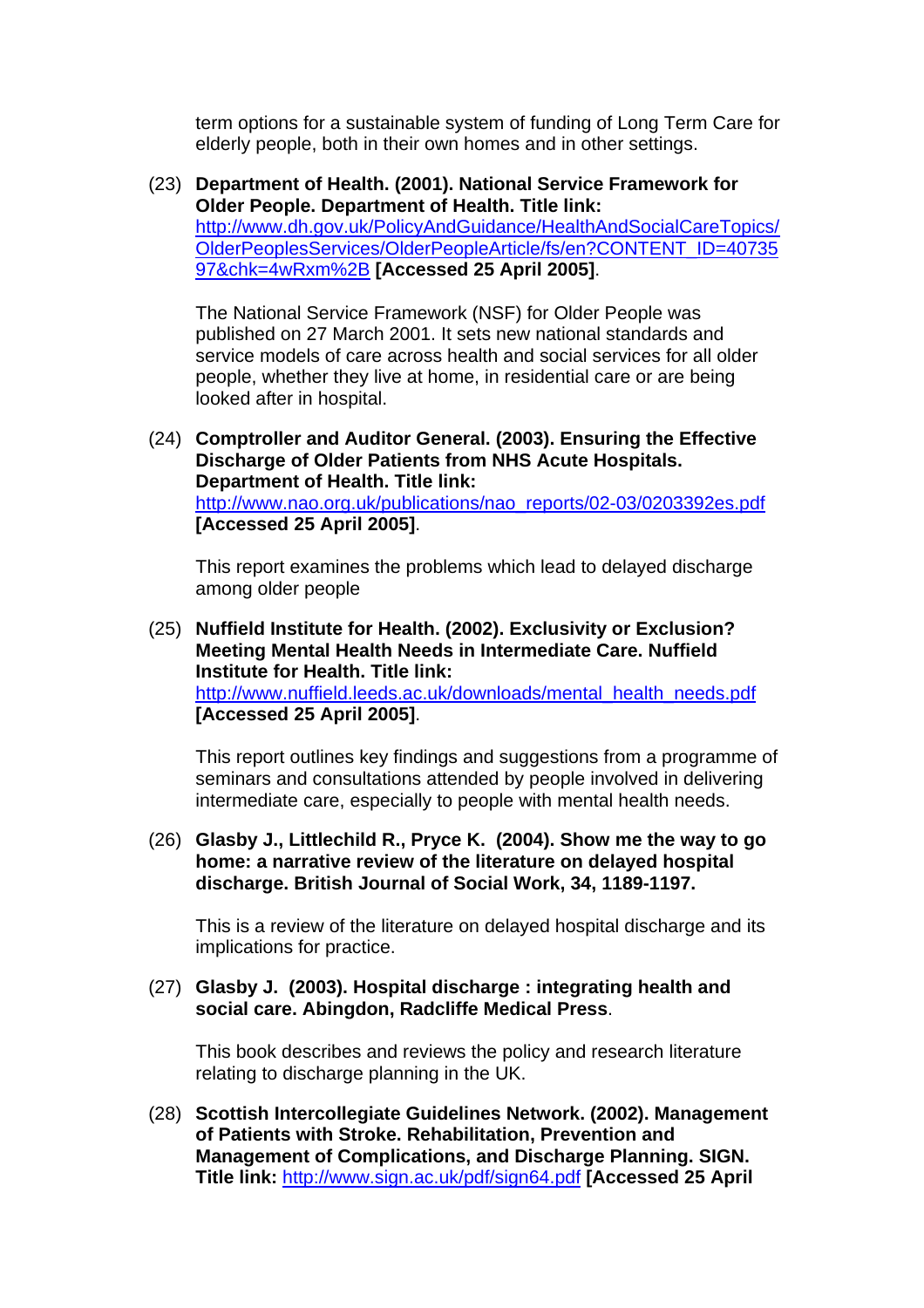### **2005]**.

This national guideline aims to assist individual clinicians, primary care teams, hospital departments and hospitals to optimise their management of stroke patients.

#### (29) **Jewell S. (1996). Elderly patients' participation in discharge decision making: 1. British Journal of Nursing, 5 (15), 914-916- 929-932.**

This paper describes nurses' views of the participation of older patients in their discharge planning. A Critical Appraisal of this article is available

#### (30) **Bull M.J., Roberts J. (2001). Components of a proper hospital discharge for elders. Journal of Advanced Nursing, 35 (4), 571- 581.**

This US study aims to identify the components of effective discharge planning for older people and factors that impede this planning. Abstract available http://www.ncbi.nlm.nih.gov/entrez/query.fcgi?cmd=Retrieve&db=PubM ed&list\_uids=11529957&dopt=Abstract A Critical Appraisal of this article is available

 (31) **Crawford M., Rutter D., Manley C., Weaver T., Bhui K., Fulop N. et al. (2002). Systematic review of involving patients in the planning and development of health care. British Medical Journal, 325 (7375), 1263-1267.**

This is a systematic review examining the effects of involving patients in the planning and development of health care. Full text available [http://bmj.bmjjournals.com/cgi/content/abridged/325/7375/1263](http://bmj.bmjjournals.com/cgi/content/abridged/325/7375/1263A) [A](http://bmj.bmjjournals.com/cgi/content/abridged/325/7375/1263A) Critical Appraisal of this article is available

 (32) **Beresford P., Carter T. (2000). Age and Change. Models of Involvement for Older People. Joseph Rowntree Foundation. Title link:** <http://www.jrf.org.uk/bookshop/details.asp?pubID=278> **[Accessed 25 April 2005]**.

This report offers practical guidance and ideas to increase the involvement of older people.

 (33) **Jewell S. (1996). Elderly patients' participation in discharge decision making: 2. British Journal of Nursing, 5 (17), 1065-1071.**

This article is the second in a two-part series describing a study exploring patient participation in discharge decision making.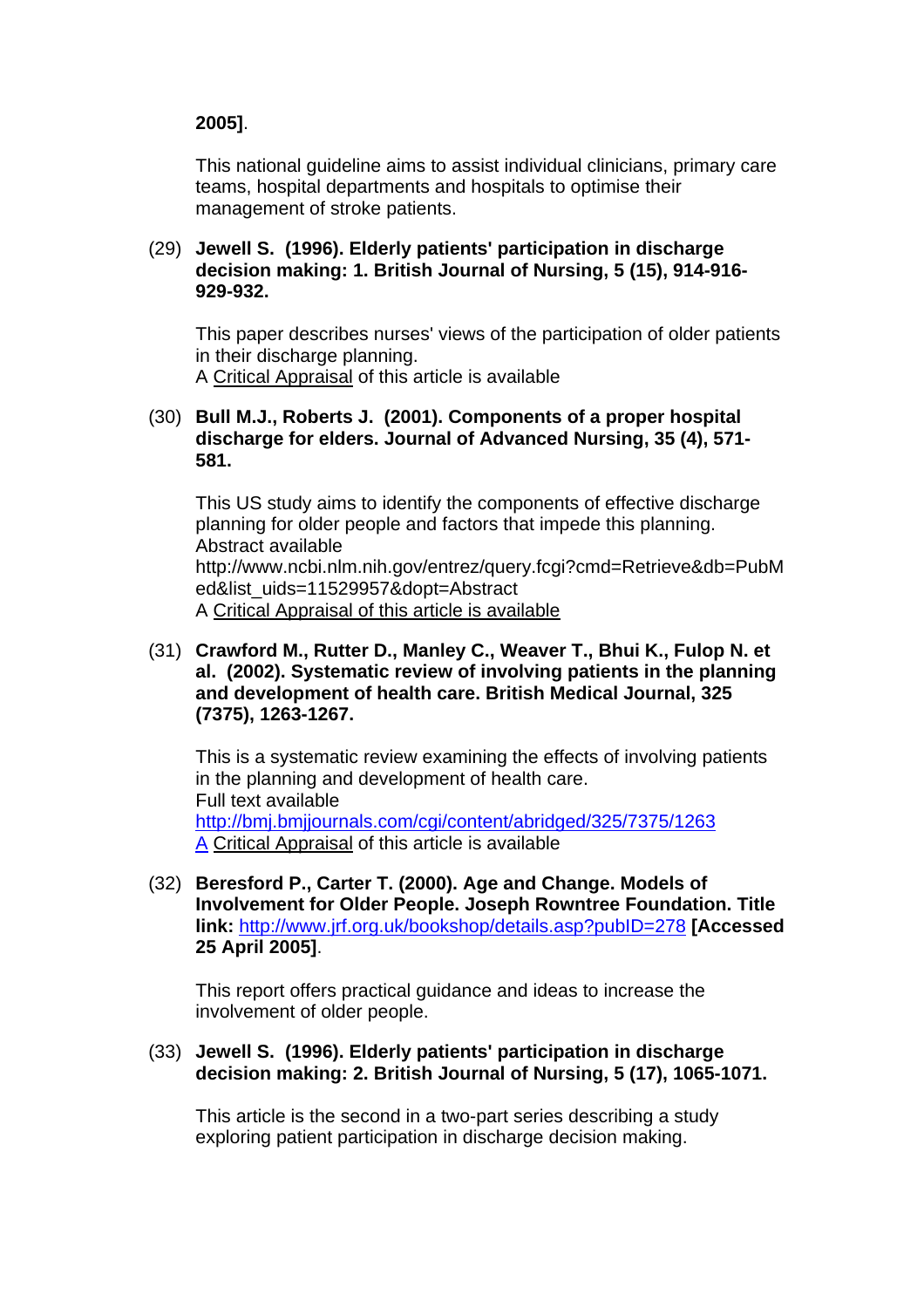(34) **Bull M.J., Hanson H.E., Gross C.R. (2000). A professional-patient partnership model of discharge planning with elders hospitalized with heart failure. Applied Nursing Research, 13 (1), 19-28.**

This US study examines the value and effect of a patient partnership model involving older people and their carers in discharge planning. Abstract available [http://www.ncbi.nlm.nih.gov/entrez/query.fcgi?cmd=Retrieve&db=pubm](http://www.ncbi.nlm.nih.gov/entrez/query.fcgi?cmd=Retrieve&db=pubmed&dopt=Abstract&list_uids=10701280) [ed&dopt=Abstract&list\\_uids=10701280](http://www.ncbi.nlm.nih.gov/entrez/query.fcgi?cmd=Retrieve&db=pubmed&dopt=Abstract&list_uids=10701280)

 (35) **Bull M.J., Kane R.L. (1996). Gaps in discharge planning. Journal of Applied Gerontology, 15 (4), 486-500.**

This study examines barriers to effective discharge planning for older people.

 (36) **Shah P.N., Maly R.C., Frank J.C., Hirsch S.H., Reuben D.B. (1997). Managing geriatric syndromes: what geriatric assessment teams recommend, what primary care physicians implement, what patients adhere to. Journal of the American Geriatrics Society, 45 (4), 413-419.**

This US study evaluates the responses of primary care physicians and patients to recommendations from a community-based comprehensive geriatric assessment (CGA) program for the management of four target conditions: falls, depression, urinary incontinence, and functional impairment.

Abstract available [http://www.ncbi.nlm.nih.gov/entrez/query.fcgi?cmd=Retrieve&db=PubM](http://www.ncbi.nlm.nih.gov/entrez/query.fcgi?cmd=Retrieve&db=PubMed&list_uids=9100708&dopt=Abstract) [ed&list\\_uids=9100708&dopt=Abstract](http://www.ncbi.nlm.nih.gov/entrez/query.fcgi?cmd=Retrieve&db=PubMed&list_uids=9100708&dopt=Abstract)

 (37) **Huby G., Stewart J., Tierney A., Rogers W. (2004). Planning older people's discharge from acute hospital care: linking risk management and patient participation in decision-making. Health Risk and Society, 6 (2), 115-132.**

This paper reports findings from a pilot qualitative study which aimed to develop a methodology to explore older patients' participation in discharge decision-making. A Critical Appraisal of this article is available

 (38) **Pearson P., Proctor S., Wilcockson J., Allgar V. (2004). The process of hospital discharge for medical patients: a model. J ADV NURS, 46 (5), 496-505.**

This study tracks the discharge process of 30 patients and reports on the successes and problems of the system. Abstract available [http://www.ncbi.nlm.nih.gov/entrez/query.fcgi?cmd=Retrieve&db=pubm](http://www.ncbi.nlm.nih.gov/entrez/query.fcgi?cmd=Retrieve&db=pubmed&dopt=Abstract&list_uids=15139938) [ed&dopt=Abstract&list\\_uids=15139938](http://www.ncbi.nlm.nih.gov/entrez/query.fcgi?cmd=Retrieve&db=pubmed&dopt=Abstract&list_uids=15139938)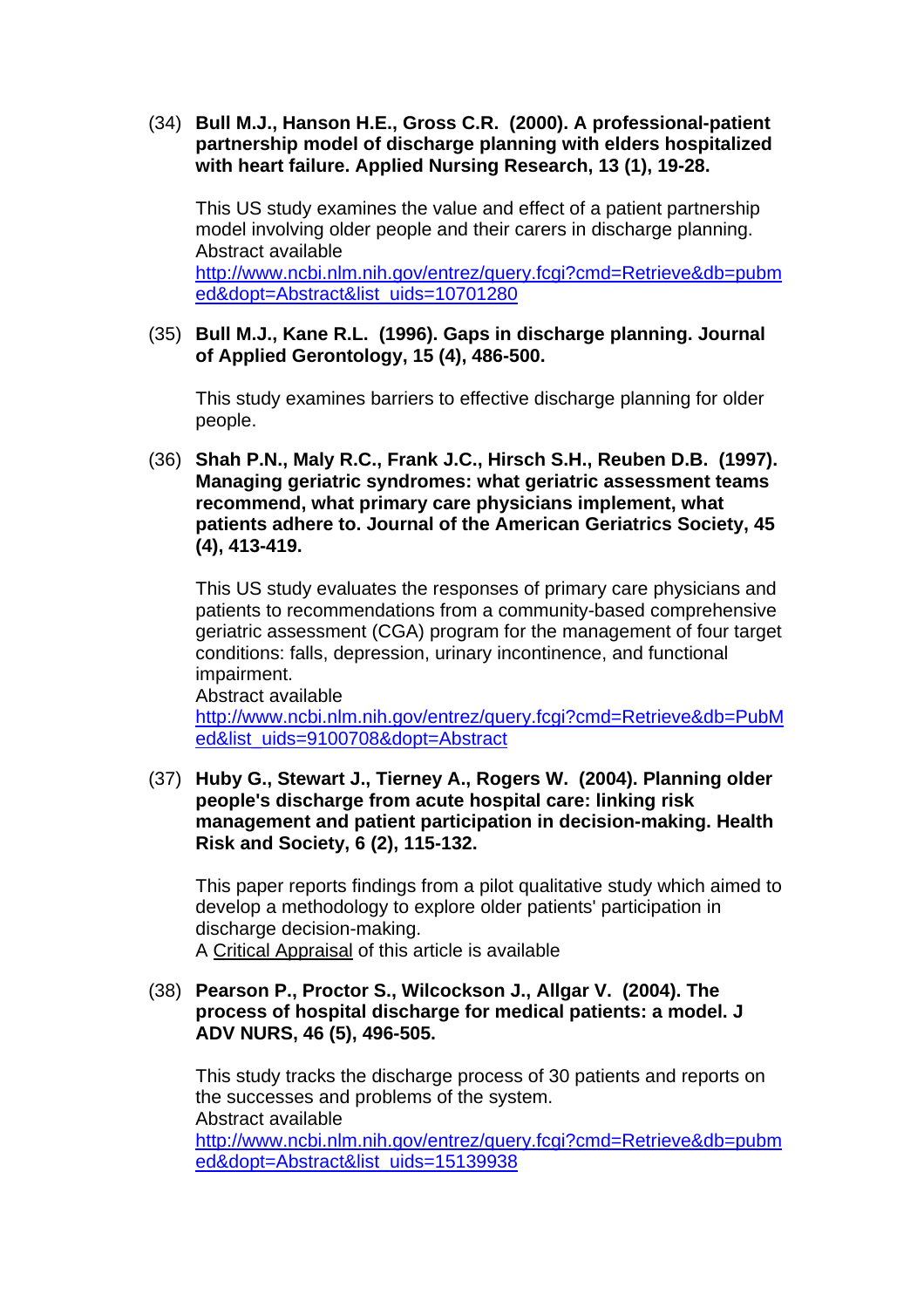(39) **Cunliffe A.L., Gladman J.R.F., Husbands S.L., Miller P., Dewey M.E., Harwood R.H. (2004). Sooner and healthier: a randomised controlled trial and interview study of an early discharge rehabilitation service for older people. Age and Ageing, 33 (3), 246-252.**

This study evaluates an early discharge rehabilitation service for older people. Abstract available [http://www.ncbi.nlm.nih.gov/entrez/query.fcgi?cmd=Retrieve&db=pubm](http://www.ncbi.nlm.nih.gov/entrez/query.fcgi?cmd=Retrieve&db=pubmed&dopt=Abstract&list_uids=15082429) [ed&dopt=Abstract&list\\_uids=15082429](http://www.ncbi.nlm.nih.gov/entrez/query.fcgi?cmd=Retrieve&db=pubmed&dopt=Abstract&list_uids=15082429)

 (40) **NHS Executive. (1999). Patient and Public Involvement in the New NHS. Department of Health. Title link:** [http://www.m](http://www.m-alliance.org.uk/Documents/PatientandPublicInvolvement.pdf)[alliance.org.uk/Documents/PatientandPublicInvolvement.pdf](http://www.m-alliance.org.uk/Documents/PatientandPublicInvolvement.pdf) **[Accessed 25 April 2005]**.

This document sets out the action which the NHS Executive is taking to make patient partnership central to its work, and what the Government expects the NHS and other bodies to do to make this partnership a reality.

### (41) **Bull M.J., Hansen H.E., Gross C.R. (2000). Differences in family caregiver outcomes by their level of involvement in discharge planning. Applied Nursing Research, 13 (2), 76-82.**

This US study aims to determine whether the level of family caregiver involvement in discharge planning for an older person makes a difference in caregiver health, discharge planning satisfaction, perception of care continuity, and acceptance of the caregiving role. Abstract available

[http://www.ncbi.nlm.nih.gov/entrez/query.fcgi?cmd=Retrieve&db=PubM](http://www.ncbi.nlm.nih.gov/entrez/query.fcgi?cmd=Retrieve&db=PubMed&list_uids=10842903&dopt=Abstract) [ed&list\\_uids=10842903&dopt=Abstract](http://www.ncbi.nlm.nih.gov/entrez/query.fcgi?cmd=Retrieve&db=PubMed&list_uids=10842903&dopt=Abstract)

 (42) **Department of Health. (1999). Caring About Carers. Department of Health. Title link:** <http://www.carers.gov.uk/pdfs/Care.pdf> **[Accessed 25 April 2005]**.

This is the government's national strategy document for carers. Full text available <http://www.carers.gov.uk/pdfs/Care.pdf>

 (43) **Henwood M. (1998). Ignored and Invisible. Carers' Experience of the NHS. London, Carers National Association**.

This is a survey of carers and their experiences of admission and discharge planning.

 (44) **Holzhausen E. (2001). "You can take him home now". Carers' experiences of hospital discharge. Carers National Association. Title link:**

[http://www.carersuk.org/Policyandpractice/Research/YouCanTakeHim](http://www.carersuk.org/Policyandpractice/Research/YouCanTakeHimHomeNow.pdf)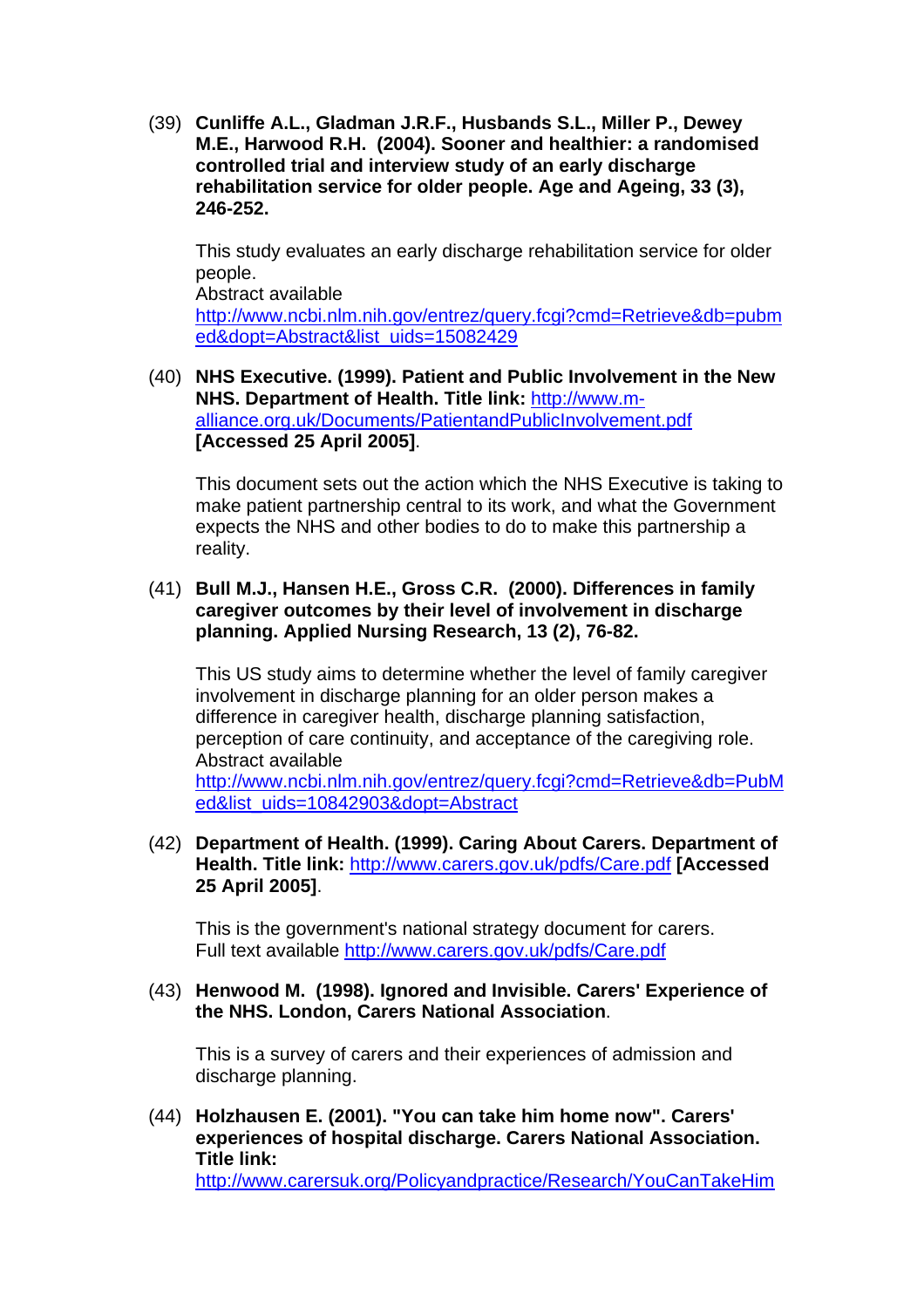### [HomeNow.pdf](http://www.carersuk.org/Policyandpractice/Research/YouCanTakeHimHomeNow.pdf) **[Accessed 25 April 2005]**.

This document reports on a survey examining how carers are dealt with by services before, during and after the discharge of a patient.

#### (45) **Roberts K. (2002). Exploring participation: older people on discharge from hospital. Journal of Advanced Nursing, 40 (4), 413- 420.**

This paper reports on an empirical study concerning older patients' participation in health and social care, especially in discharge planning and immediate post-discharge care. Abstract available [http://www.ncbi.nlm.nih.gov/entrez/query.fcgi?cmd=Retrieve&db=PubM](http://www.ncbi.nlm.nih.gov/entrez/query.fcgi?cmd=Retrieve&db=PubMed&list_uids=10795274&dopt=AbstractA) [ed&list\\_uids=10795274&dopt=Abstract](http://www.ncbi.nlm.nih.gov/entrez/query.fcgi?cmd=Retrieve&db=PubMed&list_uids=10795274&dopt=AbstractA)

[A](http://www.ncbi.nlm.nih.gov/entrez/query.fcgi?cmd=Retrieve&db=PubMed&list_uids=10795274&dopt=AbstractA) Critical Appraisal of this article is available

### (46) **Clegg A. (2003). Older South Asian patient and carer perceptions of culturally sensitive care in a community hospital setting. Journal of Clinical Nursing, 12 (2), 283-290.**

This study examines south Asian patient and carer views of service delivery in the UK with the purpose of informing the development of culturally sensitive services from a user/carer perspective. Abstract available http://www.ncbi.nlm.nih.gov/entrez/query.fcgi?cmd=Retrieve&db=PubM ed&list\_uids=12603562&dopt=Abstract A Critical Appraisal of this article is available

## (47) **Sherrat C., Younger-Ross S. (2004). Out of sight out of mind. Community Care, Title link:** [http://www.communitycare.co.uk/articles/article.asp?liarticleid=44560&li](http://www.communitycare.co.uk/articles/article.asp?liarticleid=44560&liSectionID=22&sKeys=out+of+sight+out+of+mind&liParentID=26) [SectionID=22&sKeys=out+of+sight+out+of+mind&liParentID=26](http://www.communitycare.co.uk/articles/article.asp?liarticleid=44560&liSectionID=22&sKeys=out+of+sight+out+of+mind&liParentID=26) **[Accessed 25 April 2005]**.

This article describes intermediate care facilities for people with dementia and the barriers to provision, including difficulties with needs assessment. A template for intermediate services written by Devon Social Services and Dementia Voice is included.

### (48) **Cornes M. (2004). Inside multi-disciplinary practice: challenges for single assessment. Journal of Integrated Care, 12 (1), 3-13.**

This article discusses issues relating to the provision of intermediate care by joint-working.

#### (49) **Negus J. (2004). Improving care of older people through intermediate services. Nursing Times, 100 (28), 34-36.**

This article reports on two initiatives to help older people and their carers who are receiving intermediate care.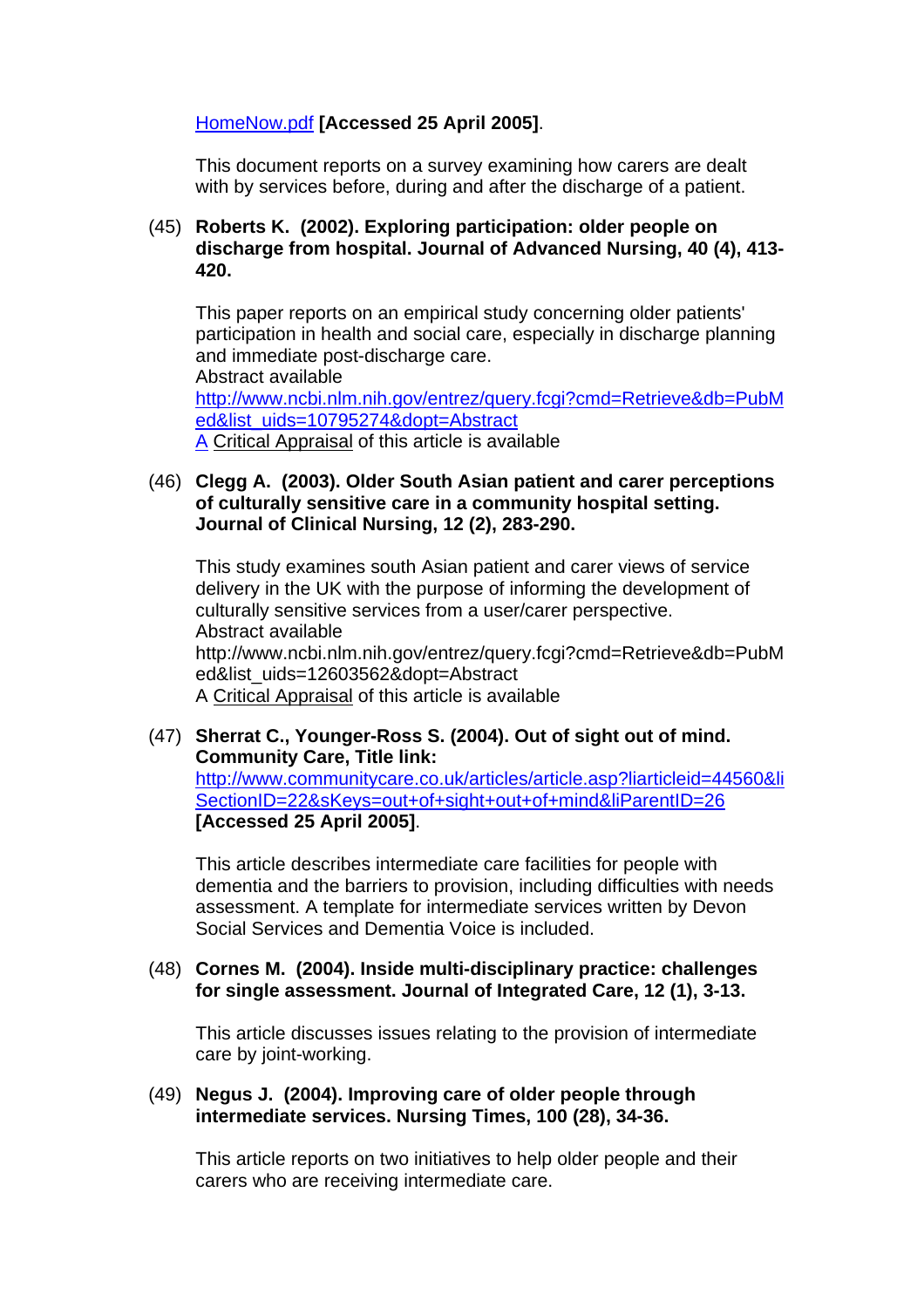#### (50) **Hudgell A., Gifford J., Lee L. (2004). Intermediate care in a primary care trust. Nursing Standard, 18 (11 February), 40-44.**

This article describes a service model of intermediate care in one primary care trust, outlining the processes and challenges encountered in establishing this multidisciplinary cross-agency initiative. Abstract available [http://www.ncbi.nlm.nih.gov/entrez/query.fcgi?cmd=Retrieve&db=pubm](http://www.ncbi.nlm.nih.gov/entrez/query.fcgi?cmd=Retrieve&db=pubmed&dopt=Abstract&list_uids=14999984) [ed&dopt=Abstract&list\\_uids=14999984](http://www.ncbi.nlm.nih.gov/entrez/query.fcgi?cmd=Retrieve&db=pubmed&dopt=Abstract&list_uids=14999984)

 (51) **Shepperd S., Iliffe S. (2004). Hospital at home versus in-patient hospital care. Cochrane Library. Title link:** [http://www.mrw.interscience.wiley.com/cochrane/clsysrev/articles/CD0](http://www.mrw.interscience.wiley.com/cochrane/clsysrev/articles/CD000356/frame.html) [00356/frame.html](http://www.mrw.interscience.wiley.com/cochrane/clsysrev/articles/CD000356/frame.html) **[Accessed 25 April 2005]**.

The aim of this systematic review is to assess the effects of hospital at home compared with in-patient hospital care

#### (52) **Reed J., Clarke C. (1999). Nursing older people: constructing need and care. Nursing Inquiry, 6 (3), 208-215.**

This review discusses the need to address the issues of older patients at both a practice and policy level. Abstract available [http://www.ncbi.nlm.nih.gov/entrez/query.fcgi?cmd=Retrieve&db=PubM](http://www.ncbi.nlm.nih.gov/entrez/query.fcgi?cmd=Retrieve&db=PubMed&list_uids=10795274&dopt=Abstract) [ed&list\\_uids=10795274&dopt=Abstract](http://www.ncbi.nlm.nih.gov/entrez/query.fcgi?cmd=Retrieve&db=PubMed&list_uids=10795274&dopt=Abstract)

#### (53) **Henwood M., Waddington E. (1996). Hospital discharge: short but sweet. Health Service Journal, 106 (5517), 24-25.**

This article summarises the findings of the evaluation of a Hospital from Home project.

 (54) **Cornes M., Clough R. (2001). The Continuum of Care: older people's experiences of intermediate care. Education and Ageing, 16 (2), 179-202.**

This paper reports on older people's experiences of a local intermediate care scheme, and explores some of the barriers to the effective provision of care.

#### (55) **Barnes M., Cormie J. (1995). On the panel - good hospital discharge. Health Service Journal, 2 March, 30-31.**

This article briefly describes the findings of the Fife User Panel about older patients and carers concerns and recommendations regarding hospital discharge.

 (56) **Hill M., MacGregor G. (2001). Health's Forgotten Partners? How carers are supported through hospital discharge. Carers UK. Title link:**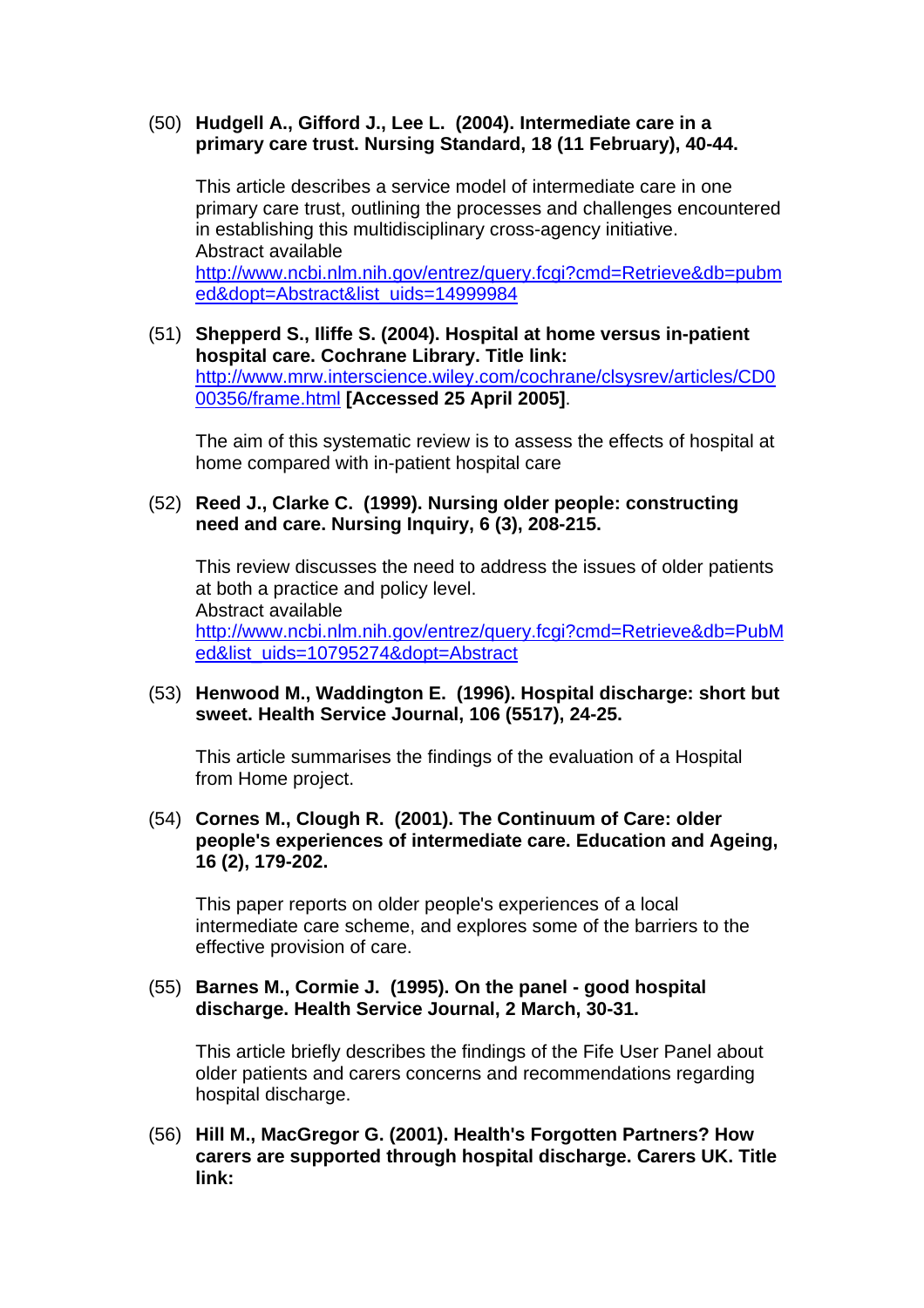[http://www.carersuk.org/Policyandpractice/Research/Health\\_frgprtns.p](http://www.carersuk.org/Policyandpractice/Research/Health_frgprtns.pdf) [df](http://www.carersuk.org/Policyandpractice/Research/Health_frgprtns.pdf) **[Accessed 25 April 2005]**.

This is a survey of the policies on carers of 23 NHS Trusts in North West England.

 (57) **Mountain G., Pighills A. (2003). Pre-discharge home visits with older people: time to review practice. Health and Social Care in the Community, 11 (2), 146-154.**

This paper reviews the available evidence to make a case for a reconsideration of the practice of undertaking pre-discharge home visits with frail older people. Abstract available

[http://www.ncbi.nlm.nih.gov/entrez/query.fcgi?cmd=Retrieve&db=PubM](http://www.ncbi.nlm.nih.gov/entrez/query.fcgi?cmd=Retrieve&db=PubMed&list_uids=14629217&dopt=Abstract) [ed&list\\_uids=14629217&dopt=Abstract](http://www.ncbi.nlm.nih.gov/entrez/query.fcgi?cmd=Retrieve&db=PubMed&list_uids=14629217&dopt=Abstract)

 (58) **Health and Social Care Joint Unit and Change Agents Team. (2003). Discharge from Hospital: Pathway, Process and Practice. Department of Health. Title link:**

[http://www.dh.gov.uk/PublicationsAndStatistics/Publications/Publication](http://www.dh.gov.uk/PublicationsAndStatistics/Publications/PublicationsPolicyAndGuidance/PublicationsPolicyAndGuidanceArticle/fs/en?CONTENT_ID=4003252&chk=CKj7ss) [sPolicyAndGuidance/PublicationsPolicyAndGuidanceArticle/fs/en?CO](http://www.dh.gov.uk/PublicationsAndStatistics/Publications/PublicationsPolicyAndGuidance/PublicationsPolicyAndGuidanceArticle/fs/en?CONTENT_ID=4003252&chk=CKj7ss) [NTENT\\_ID=4003252&chk=CKj7ss](http://www.dh.gov.uk/PublicationsAndStatistics/Publications/PublicationsPolicyAndGuidance/PublicationsPolicyAndGuidanceArticle/fs/en?CONTENT_ID=4003252&chk=CKj7ss) **[Accessed 25 April 2005]**.

This "good practice guidance" is designed to help health and social care professionals provide appropriate discharge planning and practice for older people.

 (59) **Manthorpe J., Cornes M. (2004). Intermediate Care: Older people's involvement and experiences. Journal of Integrated Care, 12 (6), 43-48.**

This paper briefly summarises the findings of a study to evaluate the involvement of older users in intermediate care, and practitioners' perceptions of user involvement.

 (60) **SCARE 3. (2005). Aiding Communication with People with Dementia. Social Care Institute for Excellence (SCIE). Title link:** <http://www.elsc.org.uk/briefings/briefing03/index.htm> **[Accessed 25 April 2005]**.

This is a research and policy briefing describing ways in which communication may be improved with older people with dementia.

#### (61) **Tutton E. (2005). Patient participation on a ward for frail older people. Journal of Advanced Nursing, 50 (2), 143-152.**

This study uses focus groups and interviews to explore those factors that encourage patient participation. Abstract available